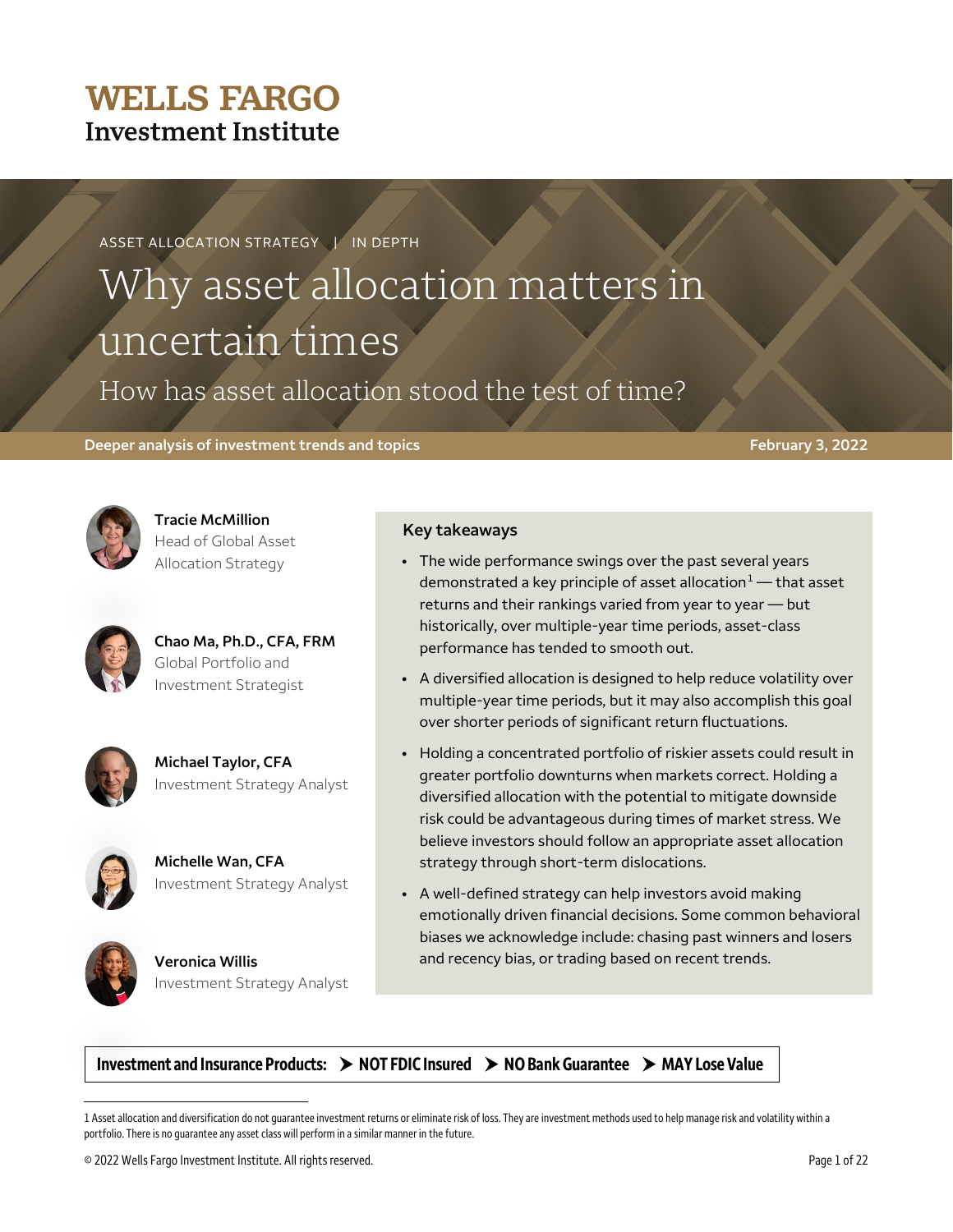2021 was an extraordinary year for a number of asset classes, with gains extending on the impressive recovery from 2020's downturn. Most asset classes ended the year higher, but U.S. equities and real assets, like commodities, led the way.

U.S. Large and Mid Cap Equities led equity markets higher, with the S&P 500 Index and the Russell Midcap Index moving 29% and 23% higher for 2021, respectively. U.S. Small Cap Equities and Developed Market ex-U.S. Equities underperformed large- and mid-caps but still posted returns higher than 10% for the same time period. Emerging Market Equities was the only major equity asset class that was down for the year. Emerging markets' performance suffered in 2021 due to the impact of stricter regulation in China, which constituted about one third of the index, as of December 31, 2021. Commodities, as measured by the Bloomberg Commodity Index, moved higher 27% in 2021, as demand improved and supplies were drawn down. With the rise in interest rates in 2021, most fixed income asset classes suffered negative returns last year. However, High Yield Taxable Fixed Income

posted positive returns, but still lagged equities and Commodities.

In the past two years, especially during the 2020 downturn, markets have experienced bouts of increased volatility. Despite the higher-than-normal volatility that markets have experienced periodically, many asset classes posted positive returns in both 2020 and 2021, with the exception of Commodities and some fixed income asset classes. Looking at the annualized 2020-2021 returns, all asset classes showed a flat or positive return. This example demonstrates what we view as a key principle of asset allocation — asset-price returns and their rankings vary from year to year — but historically, over multiple-year time frames, asset-class performance has tended to smooth out. Also notice that during this period, a diversified allocation, represented by the hypothetical Liquid Moderate Growth and Income allocation, outperformed most individual asset classes, generally with less fluctuation in returns than the individual asset classes.



#### **Chart 1. A diversified allocation experienced a smoother ride than many individual asset classes**

Sources: © 2022 Morningstar Direct<sup>(1)</sup> and Wells Fargo Investment Institute. Daily data from January 1, 2020, to December 31, 2021. MGI Liquid (3AG) is a hypothetical Wells Fargo Investment Institute diversified portfolio. Performance results for Moderate Growth and Income Liquid are hypothetical and do not represent an actual portfolio in existence now or *during the time period shown. Index return information is provided for illustrative purposes only*. Index and hypothetical portfolio returns do not represent investment performance or the results of actual trading. Index returns represent general market results; assume the reinvestment of dividends and other distributions; and do not reflect deductions for fees, expenses, or taxes applicable to an actual investment. Unlike most asset-class indexes, HFR Index returns reflect deductions for fees. Because the HFR indexes are calculated based on information that is voluntarily provided, actual returns may be lower than those reported. An index is unmanaged and not available for direct investment. **Hypothetical and past performance do not guarantee future results**. Please see the end of the report for the composition of the portfolio, the risks associated with the representative asset classes, and the definitions of the indexes. Indexes represented in this chart include the following: U.S. Inv Grade Taxable; FI: Bloomberg U.S. Aggregate Bond Index; U.S. High Yield FI: Bloomberg U.S. Corporate High Yield Index; DM ex-U.S. FI: JPMorgan GBI Global Ex-U.S. Index; EMFI: JPMorgan EMBI Global Index; U.S. Large Cap Equity: S&P 500 Index; U.S. Mid Cap Equity: Russell Midcap Index; U.S. Small Cap Equity: Russell 2000 Index, DM ex-U.S. Equity: MSCI EAFE Index; EMEquity: MSCI Emerging Markets Index; Frontier Market Equity:MSCI Frontier Markets Index; Commodities: Bloomberg Commodity Index; Global Hedge Funds: HFRI Fund Weighted Composite Index. FI = Fixed Income. DM = Developed Markets. Inv Grade = Investment Grade. 3AG = Three Asset Group.

© 2022 Wells Fargo Investment Institute. All rights reserved. Page 2 of 22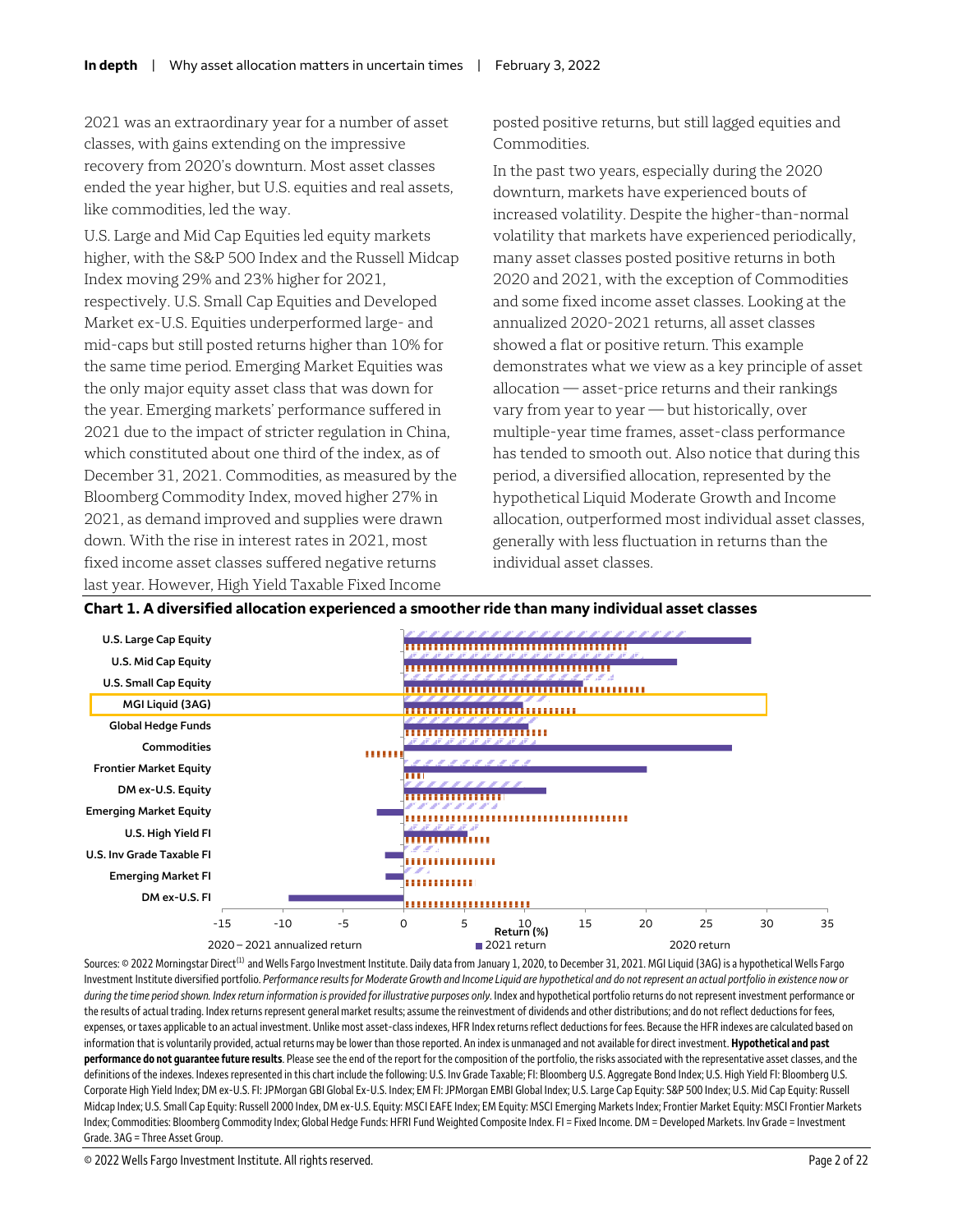High returns in many asset classes, like we observed in 2021, are not what we may expect in a typical year for markets, and are not what we would expect markets to average over a longer term, 10 to 15 year, strategic time frame. How extraordinary were market returns in 2021? Chart 2 shows that 5 of the 13 major asset classes used in our strategic allocations fell outside of one standard deviation of our expected average return based on our capital market assumptions  $(CMAs)^2$  $(CMAs)^2$  our forward-looking estimates of how asset classes and combinations of asset classes may respond over the next 10 to 15 years. Even so, the majority of asset classes did fall within one standard deviation of the expected mean.

Portfolios that diversify across different asset classes (evidenced in Chart 1 and 2) generally have historically achieved returns with less volatility risk than many individual asset classes provided. We believe that a disciplined asset allocation strategy provides diversification to a portfolio — and can help smooth

out performance over time. A smoothing effect has the potential to promote compounding returns and, we believe, can motivate investors to stay committed to their longer-term investment plan. A diversified allocation is designed to help mitigate portfolio volatility over longer periods of time, but it may also accomplish this objective over shorter periods of significant return fluctuations.

As we experienced in 2020 and 2021, there have been time periods when portfolio performance exceeded expected returns, and other periods when performance fell short of expected returns. In this report, we explore historical performance to better understand how asset allocation has added value to our strategic allocation recommendations over longer periods of time. We begin with a quick review of asset allocation principles and then examine actual asset-class performance versus our CMAs during various time periods. We then identify what we believe are key trends and conclude with our view on potential implications for investors.

#### **Chart 2. Impressive 2021 returns fell within expected return ranges for many asset classes**



■ 2021 2021 1 CMA standard deviation around the CMA hypothetical expected return

Sources: © 2022 Morningstar Direct<sup>(1)</sup> and Wells Fargo Investment Institute. Daily data from January 1, 2021, December 31, 2021. FI = Fixed Income. DM = Developed Markets. Inv Grade = Investment Grade. *For illustrative purposes only.* Please see Chart 1 on page 2 for the names of the indexesrepresenting the asset classes and important information on index and hypothetical portfolio performance. An index is unmanaged and not available for direct investment. **Hypothetical and past performance is no guarantee of future results.** Standard Deviation is a statistical measure of the volatility of a portfolio's returns. The higher the standard deviation, the greater volatility has been. Please see the end of the report for the composition of the portfolio, the risks associated with the representative asset classes, and the definitions of the indexesand Capital Market Assumptions.

*CMAs are based on forecasts and are not promises of actual returns or performance that may be realized. They are based on estimates that may not be achieved and assumptions that may not occur. Consult your investment professional before taking any action based on this information.*

<span id="page-2-0"></span>2Please see page 4 for important information on the application of CMAs and the end of this report for limitations on the use of CMA forecasts.

© 2022 Wells Fargo Investment Institute. All rights reserved. Page 3 of 22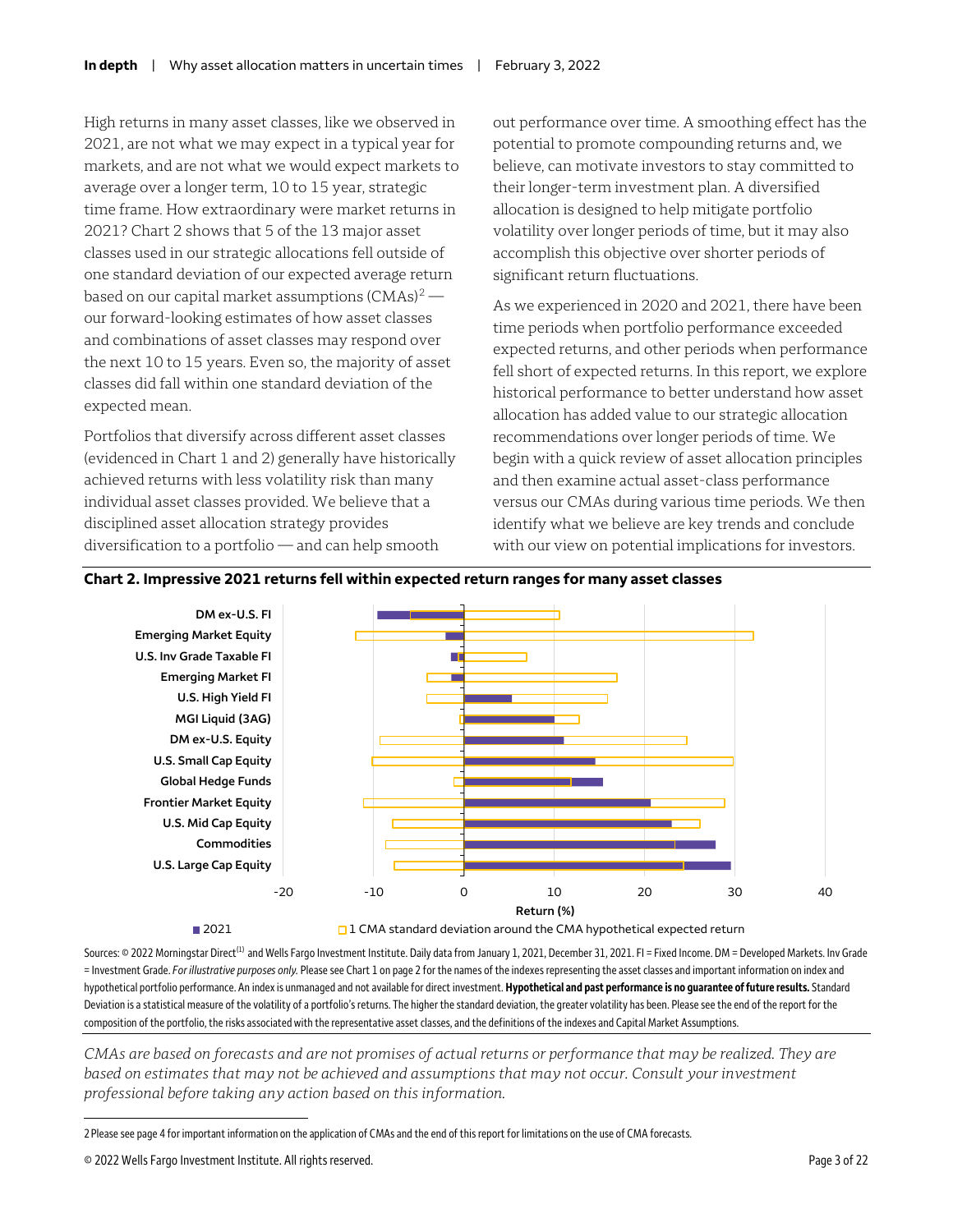#### **Periodic volatility in recent years**

Over the past few years, markets have experienced some bouts of increased volatility as investors fretted over trade, tariffs, the pandemic and COVID-19 variants, the global economic recovery, and more recently, inflation and employment trends. Even so, most annualized asset class returns for 2020 and 2021 fell within the expected ranges for standard deviation (or the variability in returns we expect on an annualized basis for the next 10 to 15 years). [3](#page-3-0) However, the extreme volatility in 2020 related to the bear market and its subsequent recovery was far greater than recent history and our expectations for a normal year. Over longer time periods, we expect atypical performance like that in 2020 to even out and have even seen evidence of this with 2021's performance.

When creating asset allocation models, we start with our assumptions for risk, return, and correlation that investors might experience from each asset class. Risk assumptions are based on historical standard deviations, but they also may include estimates for risks that we believe exist but have not happened yet.

Likewise, return assumptions are based on historical data and include our forward-looking estimates for inflation and risk premia. Correlations measure how much asset classes have moved together and are based on historical observations.

Together, these assumptions (CMAs) reflect the asset $class$  return<sup>[4](#page-3-1)</sup> and risk trends that we believe investors are likely to experience during the next 10 to 15 years. They help us construct portfolio asset allocation and assist in longer-term financial planning.

CMAs are not promises of actual asset-class returns nor are they assurances of performance that may be realized. Instead, they are based on estimates that might not be achieved and on assumptions that may not occur. The actual rate of return on an asset will not necessarily follow these long-term average estimates in any particular calendar year.

Rather, returns are more likely to fluctuate around the averages (generally expected to be within the standard deviation ranges). We believe that it is important for investors to maintain a well-diversified asset allocation to help manage market volatility and potentially capitalize upon evolving long-term opportunities. One size does not fit all and comparing the risk and return characteristics of various asset allocation strategic mixes may help investors to choose the investment profile that best matches their individual financial objectives.

<span id="page-3-0"></span><sup>3</sup>When a stock or portfolio has a higher standard deviation, the predicted range of performance is wide, implying greater volatility.

<span id="page-3-1"></span><sup>4</sup> Asset allocation and diversification do not quarantee investment returns or eliminate risk of loss. They are investment methods used to help manage risk and volatility within a portfolio. There is no guarantee that any asset class will perform in a similar manner in the future.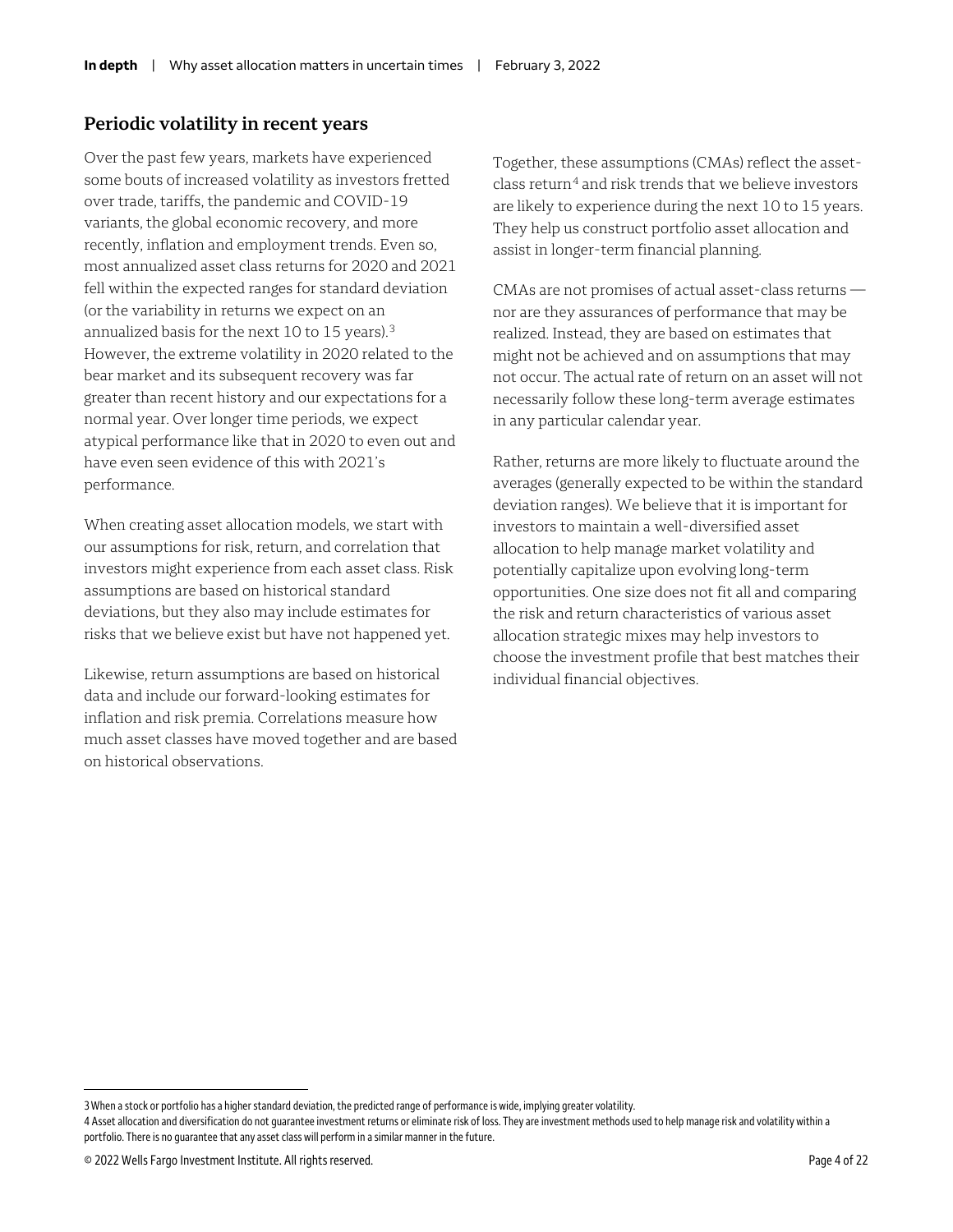#### **Reviewing our key principles of asset allocation**

- A key ingredient to asset allocation is diversification.
- Key inputs to a strategic asset allocation model include return, risk, and correlation.[5](#page-4-0)
- Time horizon matters: We focus on strategic (10 to 15 years), cyclical (3 to 5 years), and tactical (6 to 18 months) time horizons for asset allocation decisions.
- Market timing is not on your side, as a few great days of upside returns or a handful of really bad downside returns can determine a positive or negative return for any given year.





**Hypothetical Risk** 

Source: Wells Fargo Investment Institute, as of July 19, 2021. Chart is conceptual and does not reflect any actual returns or represent any specific asset classifications.

We believe investors should choose a portfolio allocation that is appropriate for their financial goals, time horizon, and ability and willingness to withstand market fluctuations. Our strategic asset allocation models are constructed using our 10- to 15-year CMAs and reflect the trends that we believe investors are likely to experience during the next full market cycle or two (barring any unforeseen economic or market disruptions). An investor with a short time horizon may call for a more conservative asset allocation, while an investor with a long time horizon may be able to tolerate potential market downturns.

<span id="page-4-0"></span><sup>5</sup> Correlation measures how two asset classes or investments move in relation to each other. A positive correlation indicates the extent to which those asset classes increase or decrease together; a negative correlation indicates the extent to which one asset class increases as the other decreases.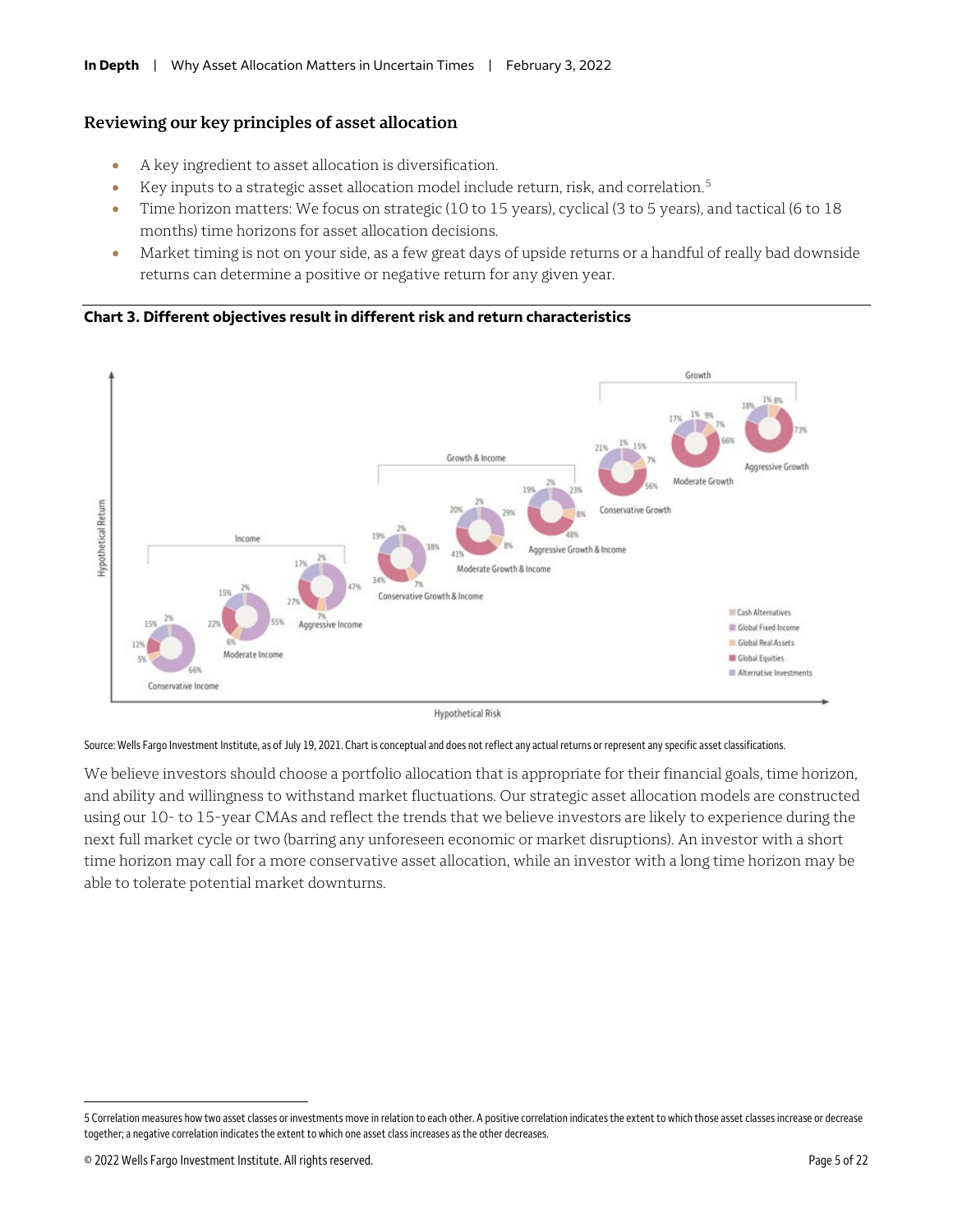In theory, market timing — moving all or a very large portion of an investment portfolio into or out of stocks, bonds, cash alternatives, and other asset classes based on short-term performance expectations — could be a way to achieve significant market gains and avoid losses. However, this strategy is extremely difficult to accomplish in practice. To effectively time the market, an investor has to be right twice, correctly predicting when to move out of

and then when to move back into an asset class. Based on our research, over the 30-year period from 1992 to 2021, missing even a handful of the days when the stock market experienced its best gains (based on S&P 500 Index returns) can dramatically reduce returns (Chart 4). Further, these best days often come in the wake of the market's worst days — and sometimes during a bear market — making it all the more difficult to time.



#### **Chart 4. Missing the best days in the market (1992 to 2021)**

Sources: Bloomberg and Wells Fargo Investment Institute. Daily data from January 1, 1992, to December 31, 2021.M = million. *For illustrative purposes only.* The chart shows a hypothetical \$1 million investment in the S&P 500 Index during the time period indicated. A price return index is not a total return index and does not include the reinvestment of dividends. The S&P 500 Index is a market-capitalization-weighted index composed of 500 stocks generally considered to be representative of the U.S. stock market. Index returns do not represent investment performance or the results of actual trading and do not reflect deductions for fees, expenses, or taxes applicable to an actual investment. An index is unmanaged and not available for direct investment. **Past performance is no guarantee of future results.** Best days are defined as the days with the highest single day returnsfor the S&P 500 Index.

What investors may be able to do over shorter time periods is to assess market conditions relative to our longer-term assumptions. To potentially take advantage of intracycle conditions, we offer cyclical or tactical allocation models that attempt to position the portfolios for nearer-term market expectations. Cyclical allocations (3- to 5-year market outlook) are based on where we believe we are in the market cycle, while tactical allocations (6- to 18-month market outlook) strive to take advantage of nearterm differentials between expected return or risk relative to the strategic CMAs and to other asset classes in the portfolio.

#### **Performance of 2012 CMAs**

Our recent analysis found that:

• The 2012 CMA estimates were generally close to actual returns over the 10-year period. However,

we underestimated the returns for U.S. equities and overestimated the returns for some international assets and commodities.

- We modestly overestimated expected risk for most asset classes in 2012, as the record-long bull market from 2009 to 2020 led to unexpected, historically low volatility.
- We believe diversification has the potential to benefit portfolios throughout market cycles, including extreme market environments. Diversification may benefit risk-averse investors (that is, those in the "income" objectives). Keep in mind that diversification does not guarantee investment returns or eliminate risk of loss. It is an investment method used to help mitigate risk and volatility within a portfolio.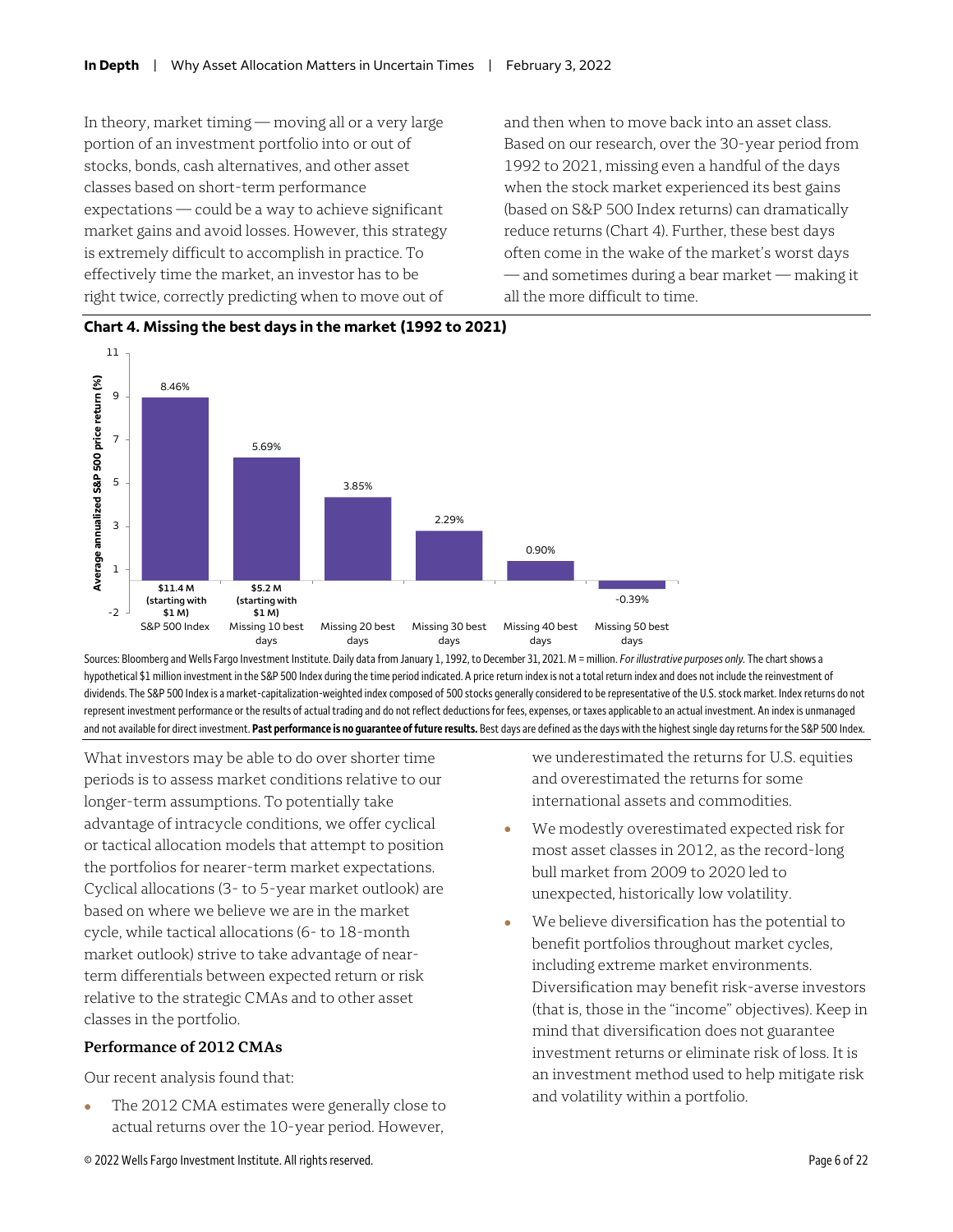We assessed the performance of our CMAs from the start of 2012 through the subsequent 10-year period that ended December 31, 2021. This 10-year time period includes the majority of the 2009 to 2020 bull market, the brief 2020 bear market, and the start of the most recent bull market. The majority of that 10year time frame was expansionary for markets. As such, the returns and risk (as measured by standard deviation<sup>6</sup>) may be somewhat higher or lower than our full-cycle expectations — for U.S. assets, in particular.



**Chart 5. CMA volatility and return assumptions align with subsequent historical asset-class returns**

Sources: © 2022 Morningstar Direct<sup>(1)</sup> and Wells Fargo Investment Institute. Total returns from January 1, 2012, to December 31, 2021. FI = Fixed Income. DM = Developed Markets. Inv Grade = Investment Grade. Return and standard deviation are annualized. Hypothetical returnsrepresent our estimate of likely average returns over the time period shown above. They do not represent the returns that an investor should expect in any particular year. Expected returns for each asset class can be conditional on economicscenarios; in the event a particular scenario comes to pass, actual returns could be significantly higher or lower than forecasted. An index is unmanaged and not available for direct investing. **Past performance is no guarantee of future results.** Cash Alternatives: Bloomberg 1–3 Month U.S. Treasury Bill Index: U.S. Municipal FI: Bloomberg Municipal Index; Preferred Stock: S&P U.S. Preferred Stock Index. Please see Chart 1 on page 2 for the names of the indexes representing the remaining asset classes. Please see the end of this report for the definition of the indexes and a description of the asset-class risks.

<span id="page-6-0"></span><sup>6</sup> A measure of volatility surrounding the outcome of an investment decision.

<sup>© 2022</sup> Wells Fargo Investment Institute. All rights reserved. Page 7 of 22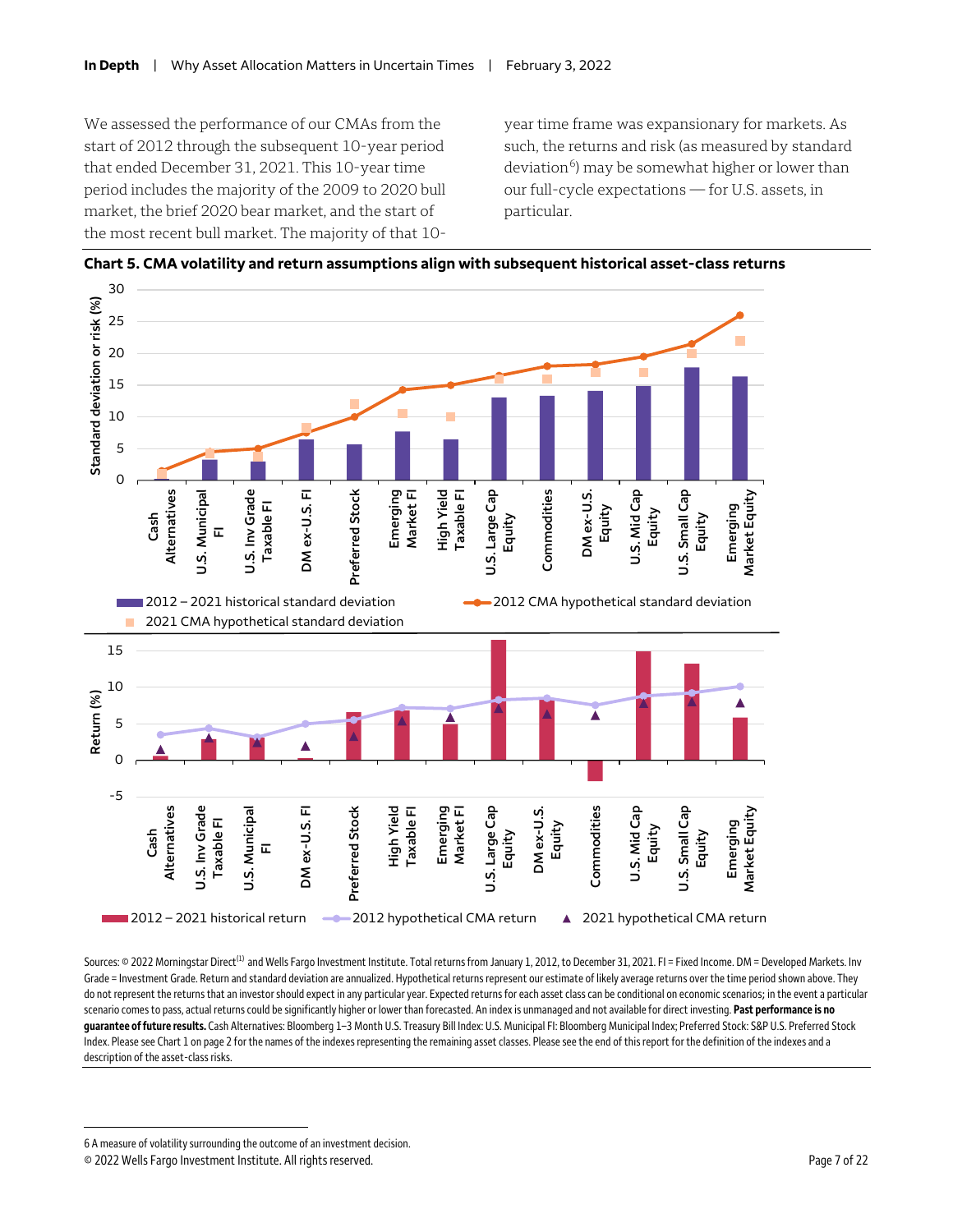U.S. equities experienced a record-long bull market from March 2009 to February 2020. Because the 10 year time frame we are assessing contains much of that record-long bull market, the returns in U.S. equity exceeded our expectations set in 2012. Additionally, when these CMAs were created, international equities had been underperforming U.S. equities for nearly five years. At that time, we did not expect international equities to continue to underperform equities in the U.S., but that is what occurred in the 10 years following.

We overestimated the return for Commodities<sup>[7](#page-7-0)</sup> by 10%, which — although large on an absolute basis was less than one standard deviation away from its realized return over the 10-year time period. We believe that this was the result of a bear super cycle<sup>[8](#page-7-1)</sup> that took place in the period beginning in the 2010s (when China, the world's largest consumer of most commodities, continued to shift from a manufacturing-based economy to a services- and technology-based economy). The long-standing bear market in Commodities (July 2, 2008 - March 18, 2020) lowered the actual risk-adjusted return relative to the historical returns that were expected in 2012.

Financial markets went through an unprecedented period of low volatility post-financial crisis (March 2009 - February 2020), and we modestly overestimated the standard deviation for most asset classes. We have since reduced standard deviation expectations to better align with our expectations for financial markets, but we do not expect markets to experience extended low volatility as in the previous

bull market. Our future expectations for market volatility align more with long-term historical averages than with the volatility experienced during the most recent bull market.

Nevertheless, realized risk for 14 of the 15 asset classes ranked closely to what was anticipated in 2012 (that is, within 2 places in the ranking). The realized return for just over half of the asset-class CMAs ranked closely to what was anticipated in 2012. This is important because one crucial purpose for creating return and risk assumptions is to use them for asset allocation optimization results. The relative ranking of asset-class returns and risk is important to this optimization process, as it depends on the relationship between the asset classes as well as the expected returns and risk themselves.

Observing the 10 years of data from 2012 to 2021, the Sharpe ratios<sup>[9](#page-7-2)</sup> in many fixed-income asset classes were very high. This likely is the result of central banks intentionally maintaining low interest rates to deal with low global economic growth and political and economic uncertainties. Looking forward, we expect interest rates to move moderately higher and for inflation to remain elevated through at least 2022. Post-2022, we expect inflation to begin trending back toward the Federal Reserve's target. We expect the relatively low level of inflation and interest rates over the strategic time frame to keep fixed-income volatility near historical averages and below what our expectations were in 2012.

<span id="page-7-0"></span><sup>7</sup> Commodities are represented by the Bloomberg Commodity Index.

<span id="page-7-1"></span><sup>8</sup> Individual commodity prices have historically tended to move together over very long bull and bear cycles, called super cycles.

<span id="page-7-2"></span><sup>9</sup> The Sharpe ratio measures the additional amount of return that an investor could expect to receive for taking on additional risk.

<sup>© 2022</sup> Wells Fargo Investment Institute. All rights reserved. Page 8 of 22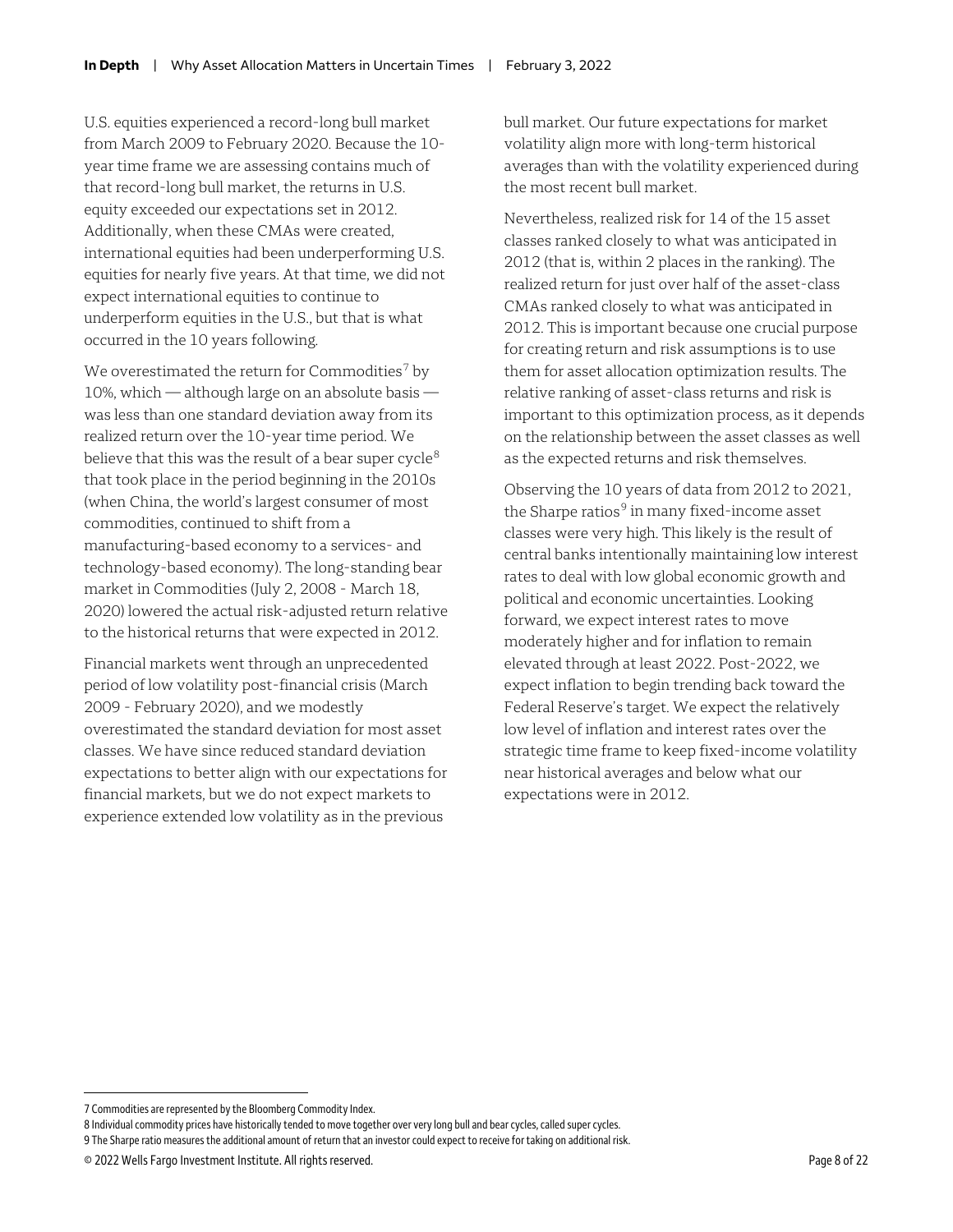#### *A diversified allocation has outperformed global equities and global bonds on a risk-adjusted basis over the long term. Yet, the rankings of asset class returns may fluctuate over shorter time frames (for example, the global equity class outperformed the diversified allocation in 2021).*

In recent years, outperformance of U.S. assets compared with international equities and fixed income has generally contributed to better performance for allocations geared toward U.S. assets only. However, looking at longer time frames historically, the diversified allocations outperformed. This is because, historically, asset-class performance leadership changed throughout a full market cycle (bull and bear market). And a diversified allocation seeks exposure to the best-performing asset classes as leadership changes. When we construct portfolio allocations, we use CMAs in an effort to assemble an efficient portfolio allocation — that is, one that we believe can deliver the highest hypothetical expected return for a given level of risk. Additionally, diversified allocations can be tilted toward asset classes with the best expected risk and return profiles.

For example, our current recommended strategic allocations have a relative overweight to U.S. Equities at the expense of Developed Market ex-U.S. Equities compared with a global equity index, like the MSCI All Country World Index. If we were to expect the trend of U.S. outperformance to reverse, we could reverse part of this tilt in our strategic allocations but would likely retain a home-country bias.

Looking at the risk-adjusted returns, or Sharpe ratios, our recommended diversified allocations had better Sharpe ratios than global equities over most time frames shown. The strategic allocations are designed for a 10- to 15-year time horizon, which means that global equities or global fixed income may outperform over a short time frame. Yet, over longer time periods, mixing these asset classes historically has resulted in more efficient portfolios than investing in a single asset class.

|                                       | 1-year<br>return<br>(%) | 3-year<br>annualized<br>return (%) | 5-year<br>annualized<br> return (%)' | 10-year<br>annualized<br>return (%) | 15-year<br>annualized<br>return (%) | 20-year<br>annualized<br>return (%) | 20-year<br>cumulative<br>return (%) |
|---------------------------------------|-------------------------|------------------------------------|--------------------------------------|-------------------------------------|-------------------------------------|-------------------------------------|-------------------------------------|
| Moderate Income Liquid (3AG)          | 5.78                    | 10.70                              | 7.63                                 | 6.81                                | 6.25                                | 6.51                                | 253.23                              |
| Moderate Growth & Income Liquid (3AG) | 10.74                   | 14.66                              | 10.38                                | 9.09                                | 7.21                                | 7.93                                | 360.39                              |
| <b>Moderate Growth Liquid (3AG)</b>   | 14.79                   | 18.07                              | 12.80                                | 11.19                               | 7.89                                | 9.01                                | 461.86                              |
| <b>Global Equity</b>                  | 19.04                   | 20.96                              | 14.98                                | 12.44                               | 7.62                                | 8.53                                | 414.19                              |
| <b>Global Fixed Income</b>            | $-4.51$                 | 3.70                               | 3.45                                 | 1.96                                | 3.44                                | 4.58                                | 144.78                              |

#### **Table 1. A diversified allocation has outperformed over the 15- and 20-year periods shown**

#### **Table 2. Diversification may offer better risk-adjusted returns than single-asset groups**

|                                       | 1-year<br><b>Sharpe</b><br>ratio | 3-year<br><b>Sharpe</b><br>ratio | 5-year<br><b>Sharpe</b><br>ratio | 10-year<br><b>Sharpe</b><br>ratio | 15-year<br><b>Sharpe</b><br>ratio | 20-year<br><b>Sharpe</b><br>ratio |
|---------------------------------------|----------------------------------|----------------------------------|----------------------------------|-----------------------------------|-----------------------------------|-----------------------------------|
| Moderate Income Liquid (3AG)          | 1.54                             | 1.44                             | 1.14                             | 1.26                              | 0.91                              | 0.95                              |
| Moderate Growth & Income Liquid (3AG) | 1.82                             | 1.21                             | 0.98                             | 1.04                              | 0.66                              | 0.72                              |
| <b>Moderate Growth Liquid (3AG)</b>   | 1.79                             | 1.09                             | 0.89                             | 0.93                              | 0.54                              | 0.62                              |
| <b>Global Equity</b>                  | 1.89                             | 1.15                             | 0.94                             | 0.91                              | 0.48                              | 0.53                              |
| Global Fixed Income                   | $-1.18$                          | 0.62                             | 0.58                             | 0.33                              | 0.50                              | 0.63                              |

Sources: © 2022 Morningstar Direct<sup>(1)</sup> and Wells Fargo Investment Institute. Daily data from January 1, 2002, to December 31, 2021. This information is hypothetical. It is not intended *to represent any specific return, yield, or investment. It is provided for illustrative purposes only and does not constitute a recommendation to invest in any particular asset class or*  strategy and is not a promise of future performance or an estimate of actual returns a client portfolio may achieve. **Hypothetical and past performance do not guarantee future** results. Global Equity represented by MSCI All Country World Index. Global Fixed Income represented by Bloomberg Multiverse Index. Shading on Table 1 represents the best-performing asset class or portfolio. Shading on Table 2 represents the best-performing asset class or portfolio on a risk-adjusted basis. The "3AG" reference in this table refers to the three-assetgroup allocations. *Performance results forModerate IncomeLiquid (3AG), Moderate Growth & IncomeLiquid (3AG), and Moderate Growth Liquid (3AG) are hypothetical and for illustrative purposes only.* An index is unmanaged and not available for direct investment. Please see pages 19-21 for the composition of the portfolios, the risks associated with the representative asset classes, and the definitions of the indexes.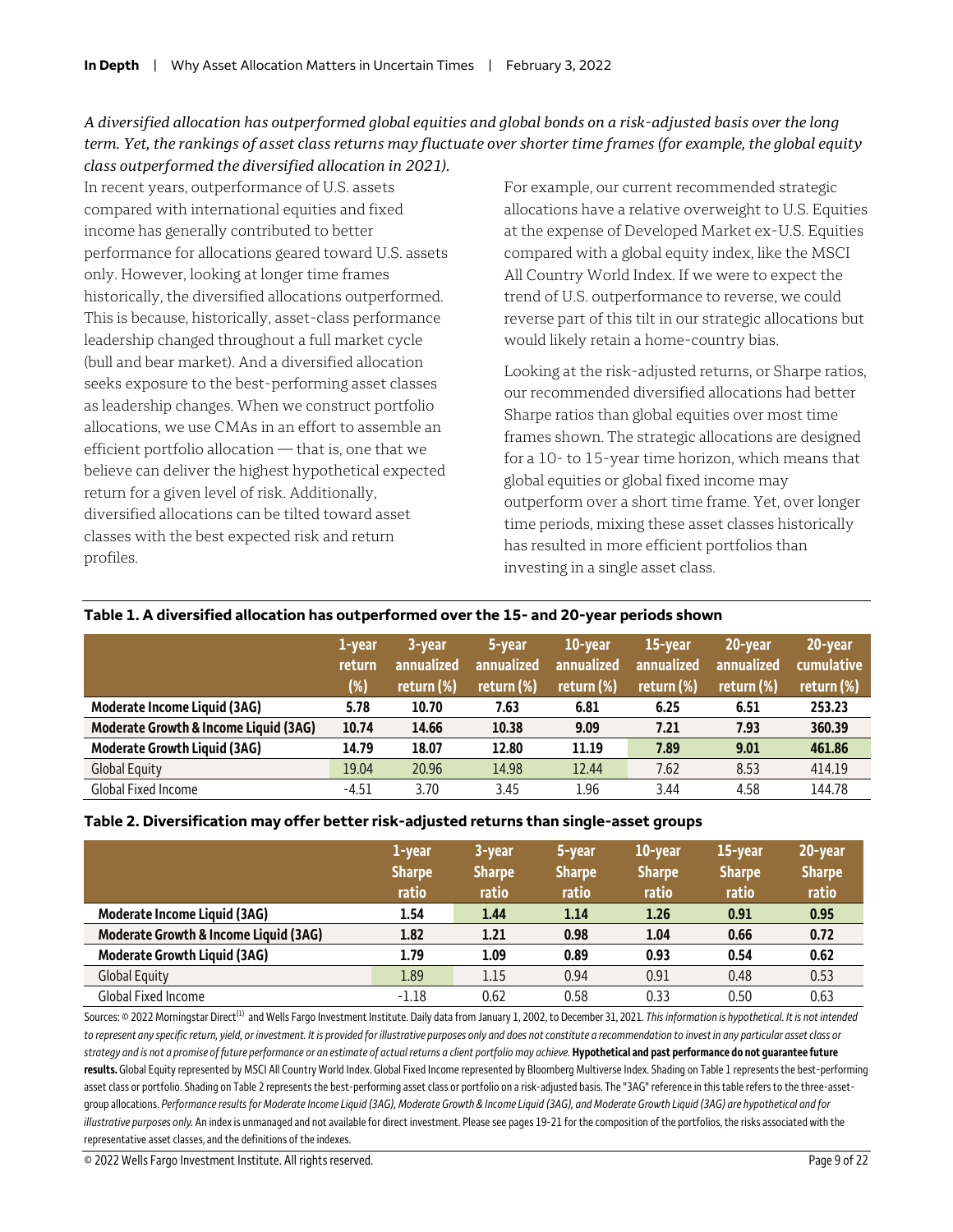#### **How do correlations between asset classes affect diversification?**

*Correlations (the tendency of asset classes to move up and down in relation to one another) have tended to increase in down markets. Asset-class convergence also has tended to increase in down markets.* 

| Table 3. Correlations were higher on average over the past 10 years compared to the past 25 years. |                                     |                                     |  |  |  |  |  |  |  |
|----------------------------------------------------------------------------------------------------|-------------------------------------|-------------------------------------|--|--|--|--|--|--|--|
| <b>Asset class</b>                                                                                 | <b>Average 25-year correlations</b> | <b>Average 10-year correlations</b> |  |  |  |  |  |  |  |
| Cash Alternatives                                                                                  | $-0.02$                             | $-0.08$                             |  |  |  |  |  |  |  |
| U.S. Inv Grade Taxable FI                                                                          | 0.12                                | 0.21                                |  |  |  |  |  |  |  |
| DM ex-U.S. FI                                                                                      | 0.46                                | 0.56                                |  |  |  |  |  |  |  |
| High Yield FI                                                                                      | 0.21                                | 0.37                                |  |  |  |  |  |  |  |
| <b>Emerging Market FI</b>                                                                          | 0.46                                | 0.55                                |  |  |  |  |  |  |  |
| U.S. Large Cap Equity                                                                              | 0.49                                | 0.49                                |  |  |  |  |  |  |  |
| DM ex-U.S. Equity                                                                                  | 0.54                                | 0.54                                |  |  |  |  |  |  |  |
| <b>Emerging Market Equity</b>                                                                      | 0.52                                | 0.56                                |  |  |  |  |  |  |  |
| Commodities                                                                                        | 0.34                                | 0.38                                |  |  |  |  |  |  |  |
| Global Hedge Funds                                                                                 | 0.52                                | 0.53                                |  |  |  |  |  |  |  |

Sources: © 2022 Morningstar Direct<sup>(1)</sup> and Wells Fargo Investment Institute. Monthly data from January 1, 1997, to December 31, 2021. Green shading represents higher average correlations. Red shading represents lower average correlations. Average correlation is calculated as the average of the correlation between an asset class and the other nine asset classes listed. *Table information is for illustrative purposes only.* Correlations represent past performance. **Past performance is no guarantee of future results.** An index is unmanaged and not available for direct investment. Please see Chart 1 on page 2 for the names of the indexes representing the asset classes. Please see the end of this report for the risks associated with the representative asset classes and for the definitions of the indexes.

Over an extended period of time, correlations typically have been lower, as several market cycles may be included. When comparing correlations over the past 10 years and the past 25 years, it is apparent that the longer-term correlations show a better mix of lower- and higher-correlated asset classes, while

the 10-year correlations are higher for most asset classes.

During the last full bull market, correlations were above the 25-year average —both U.S. stocks and bonds posted positive returns for much of the most recent recovery.

#### **Table 4. Correlations increased during recent down markets**

| <b>Asset Class</b>            | <b>Average 2020 correlations</b> | <b>Average 2021 correlations</b> | <b>Average correlations</b><br>during last bear market |
|-------------------------------|----------------------------------|----------------------------------|--------------------------------------------------------|
| Cash Alternatives             | $-0.31$                          | 0.05                             | $-0.04$                                                |
| U.S. Inv Grade Taxable FI     | 0.45                             | 0.04                             | 0.68                                                   |
| DM ex-U.S. FI                 | 0.67                             | 0.41                             | 0.74                                                   |
| High Yield FI                 | 0.54                             | 0.26                             | 0.66                                                   |
| <b>Emerging Market FI</b>     | 0.67                             | 0.34                             | 0.73                                                   |
| U.S. Large Cap Equity         | 0.62                             | 0.38                             | 0.65                                                   |
| DM ex-U.S. Equity             | 0.62                             | 0.44                             | 0.67                                                   |
| <b>Emerging Market Equity</b> | 0.63                             | 0.36                             | 0.72                                                   |
| Commodities                   | 0.55                             | 0.27                             | 0.70                                                   |
| Global Hedge Funds            | 0.62                             | 0.27                             | 0.59                                                   |

Sources: © 2022 Morningstar Direct<sup>(1)</sup> and Wells Fargo Investment Institute. Weekly data from January 1, 2020, to December 31, 2021. Most recent bear market: February 19, 2020 to March 23, 2020. Green shading represents higher average correlations. Red shading represents lower average correlations. Average correlation is calculated as the average of the correlation between an asset class and the other nine asset classes listed. *Table information is for illustrative purposes only.* Please see Table 3 on page 10 for important information on correlation. An index is unmanaged and not available for direct investment. Past performance is no quarantee of future results. Please see Chart 1 on page 2 for the names of the indexes representing the asset classes.Please see the end of the report for the risks associated with the representative asset classes and the definitions of the indexes.

Looking at the most recent two years, correlations in 2020 (a year that included an equity bear market) were lower than in 2021 (a year that extended the market's recovery). Correlations spiked during the 2020 bear market and were higher on average than for the full year 2020 or in 2021. Some asset classes, like Investment Grade Fixed Income, Commodities,

and Hedge Funds, tended to have lower correlations even in times of market stress and thus we believe could be used as diversifiers to help mitigate risk when many other asset classes are down. Keep in mind that investing in Commodities or Hedge Funds may not be appropriate for all investors.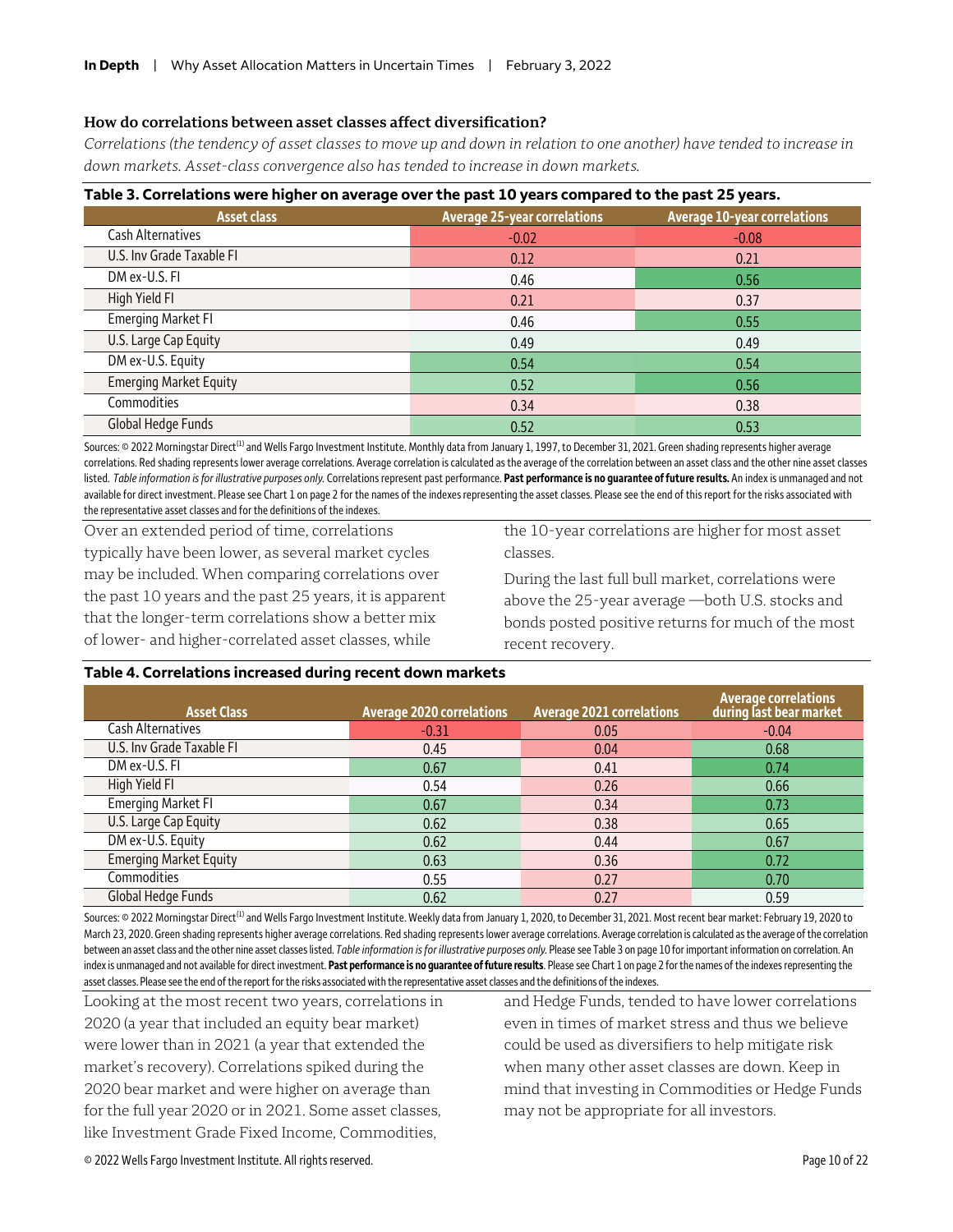Typically, in times of economic expansion and when equities are in a bull market, we would expect equities to outperform fixed income. This rang true for performance in recent years like 2019, 2020, and 2021, when most asset classes posted positive returns for the full year, led by equities. However, this was not the case in 2018 and during the bear market of 2020, when global equities corrected lower and fixed-income asset classes outperformed equities.

Market volatility was below average for much of the past bull market but has returned to more normal levels during the current bull market after the extreme volatility in February and March 2020 receded. As volatility returned to normal, so did asset-class correlations, which spiked during the bear market. We view low correlations as generally desirable because they can potentially help reduce portfolio volatility (Chart 6).



Sources: © 2022 Morningstar Direct<sup>(1)</sup> and Wells Fargo Investment Institute. Monthly data from January 1, 2002, to December 31, 2021. Volatility reduction and average correlation were calculated based on a rolling one-year period. The analysis shown was based on the Moderate Growth & Income Liquid (3AG) allocation. This chart and the results shown are hypothetical and for illustrative purposes only. The information does not constitute a recommendation to invest in any particular asset class or strategy and is not a promise of future performance or an estimate of actual returns an investor's portfolio may achieve. In addition, the performance results shown do not represent actual trading. **Hypothetical and past performance do not guarantee future results.** Please see Table 3 on page 10 for important information on correlation**.** Volatility is measured bystandard deviation. Please see the end of the report for the composition of the portfolio, the risks associated with the representative asset classes, and the definitions of the indexes.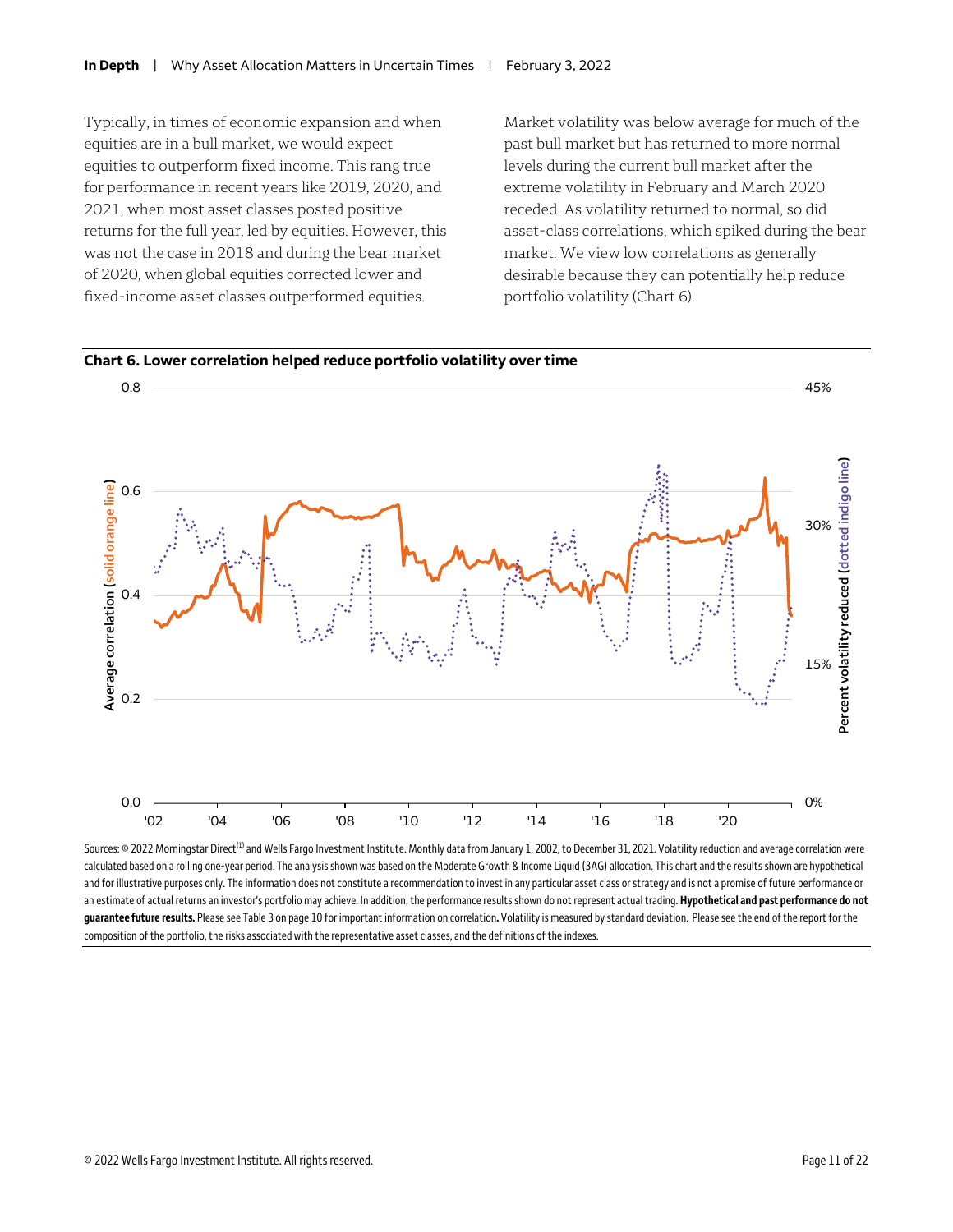

#### **Chart 7. Correlations are starting to return to average levels**

Sources: © 2022 Morningstar Direct<sup>(1)</sup> and Wells Fargo Investment Institute. Monthly data from January 1, 1995, to December 31, 2021. Average correlation is the average of the 60month correlation of monthly changes in the S&P 500 Index with the monthly changes in 10 major asset classes. Major asset classes: Investment Grade Fixed Income: Bloomberg U.S. Aggregate Bond Index; Cash Alternatives: Bloomberg 1–3 Month Treasury Bill Index; High Yield Fixed Income: Bloomberg U.S. Corporate High Yield Index; Developed Markets ex-U.S. Fixed Income: JPMorgan GBI Global Ex-U.S. Index; Emerging Market Fixed Income: JPMorgan EMBI Global Index; Mid Cap Equities: Russell Midcap Index; Small Cap Equities: Russell 2000 Index; Developed Market ex-U.S. Equities: MSCI EAFE Index; Emerging Market Equity: MSCI Emerging Markets Index; Commodities: Bloomberg Commodity Index; Hedge Funds: HFRI Fund Weighted Composite Index. *For illustrative purposes only.* Please see Table 3 on page 10 for important information on correlation. An index is unmanaged and not available for direct investment. Past performance is no guarantee of future results. Please see the end of this report for the risks associated with the representative asset classes and for the definitions of the indexes.

Asset-class correlations appear to have peaked in the first half of 2020 and are showing signs that they are returning to average levels (Chart 7). We believe a return to average correlations would likely benefit diversified allocations, but as noted previously, correlations over the past 10 years have been higher than longer-term correlations. It is interesting to note that even with the higher levels of correlations over the past 10 years, a broadly diversified allocation still outperformed both global equity and global fixed income on a risk-adjusted basis in nearly all time periods (Table 2, page 9).

Even in periods with higher-than-average correlations, diversifying a portfolio provided risk mitigation benefits. In our allocations, the correlations among asset classes within our allocations helped reduce anywhere from 6% to 33% of a hypothetical portfolio's volatility depending on investment objectives and timing (Chart 8, top panel).

The strong market performance during the recovery and the reduction in correlation since the bear market ended in March 2020 helped reduce more volatility of the diversified allocations in 2021 compared with 2020, which was a much more volatile year for markets (Chart 8, bottom panel). While correlations increased during the bear market in 2020, the amount of volatility reduced in our recommended diversified allocations was still close to historical average levels for the full year 2020 (see indigo bars in Chart 8, top panel).

In the Moderate Income allocation, from 2002 to 2021, portfolio volatility was reduced to 2.5% from 3.8% as a result of asset-class correlation — which translated to a 33% reduction in the allocation's total volatility. Over the same period, this volatility reduction ratio was 22% for the Moderate Growth and Income allocation and 13% for the Moderate Growth allocation (Chart 8, bottom panel).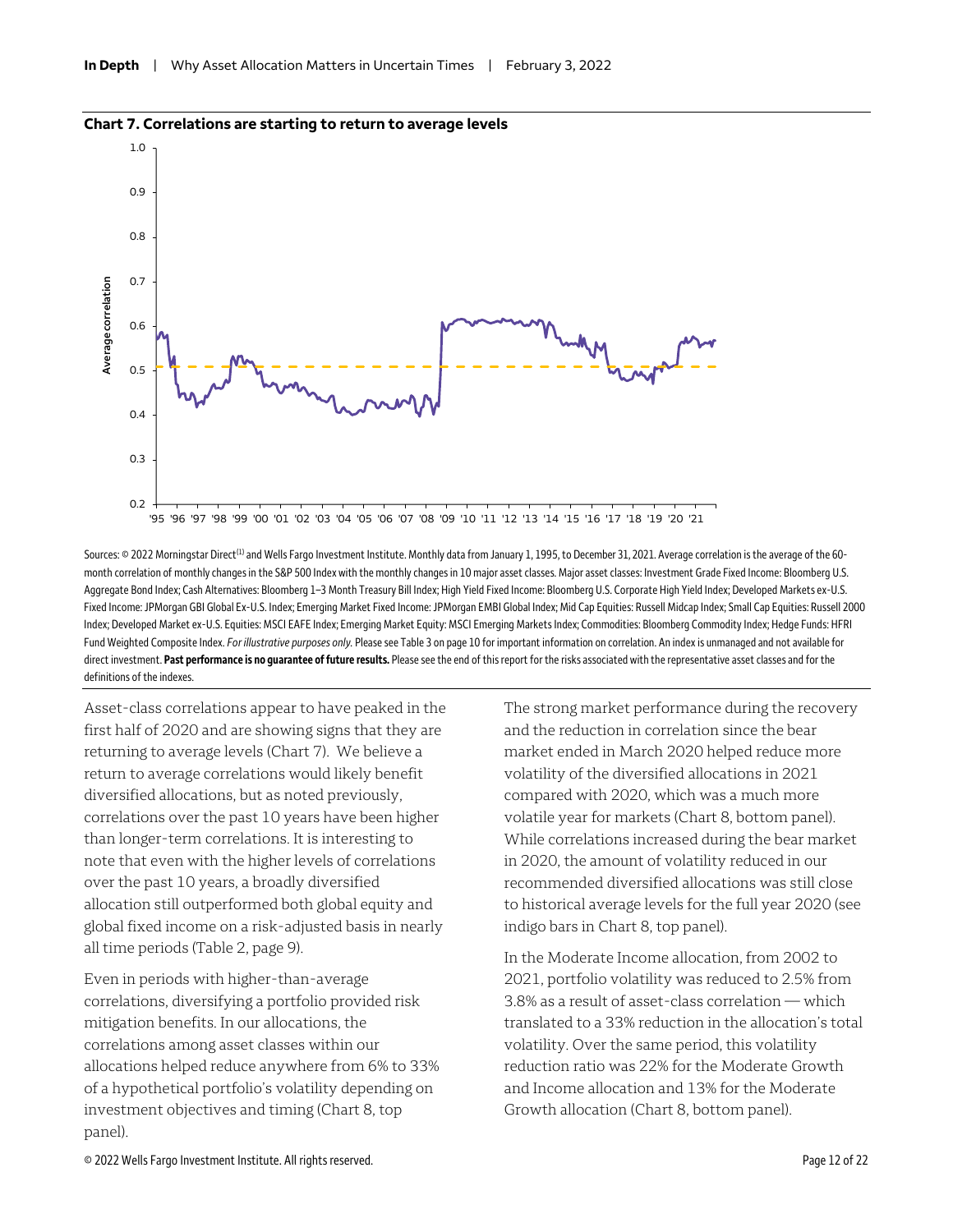

### **Chart 8. Diversification was more beneficial to risk-averse objectives**

Sources: © 2022 Morningstar Direct<sup>(1)</sup> and Wells Fargo Investment Institute. Monthly data from January 1, 2002, to December 31, 2021. Risk reduction was calculated based on rolling one-year period. Historical average was from January 1, 2002 to December 31, 2021. Analysis done using the Liquid (three asset group) allocations. An index is unmanaged and not available for direct investment. Performance is hypothetical. This information is hypothetical and for discussion purposes only. It is not intended to represent any specific return, yield, or investment. It is provided for illustrative purposes only and does not constitute a recommendation to invest in any particular fund or strategy and is not a promise of future performance oran estimate of actual returns or of the volatility any client portfolio may experience. Hypothetical results do not represent actual trading and do not reflect the impact of any fees, expenses, or taxes applicable to an actual investment. **Hypothetical and past performance do not guarantee future results.** Please see the end of the report for the composition of the portfolios, the risks associated with the representative asset classes, and the definitions of the indexes.

#### **How can diversification potentially benefit a portfolio during recessions and market crisis events?**

Investors frequently debate whether diversification works during a recession or a significant market event — when the same types of risk and fear propagate across markets and asset correlations increase significantly. Although we have seen correlations rise historically during periods of market stress, we also note that diversification across asset classes may have offered downside risk mitigation during such events.

To demonstrate why we believe diversification has historically worked well during crisis events, we examined our current strategic allocations' performance during various historical exogenous events.[10](#page-12-0) We found that the diversified portfolio allocations consistently ranked near the middle of the individual asset classes in terms of loss and elevated volatility. In down markets, the losses and

volatility levels of diversified allocations were more subdued than those of the riskier asset classes. We believe one of the greatest benefits of holding a diversified portfolio may be mitigating some of the sharp downside that may be experienced by the riskier asset classes while maintaining some exposure to them for long-term growth potential. In other words, holding a more concentrated portfolio in risky assets could result in greater portfolio downturns when markets correct. Holding a diversified portfolio in an effort to mitigate downside risk could be advantageous despite higher correlations among the asset classes we have seen during times of market stress. Based on our findings, we continue to believe that investors should follow an appropriate asset allocation strategy based on investment objectives through these short-term dislocations.

<span id="page-12-0"></span><sup>10</sup> Please see page 22 for complete list of events.

<sup>© 2022</sup> Wells Fargo Investment Institute. All rights reserved. Page 13 of 22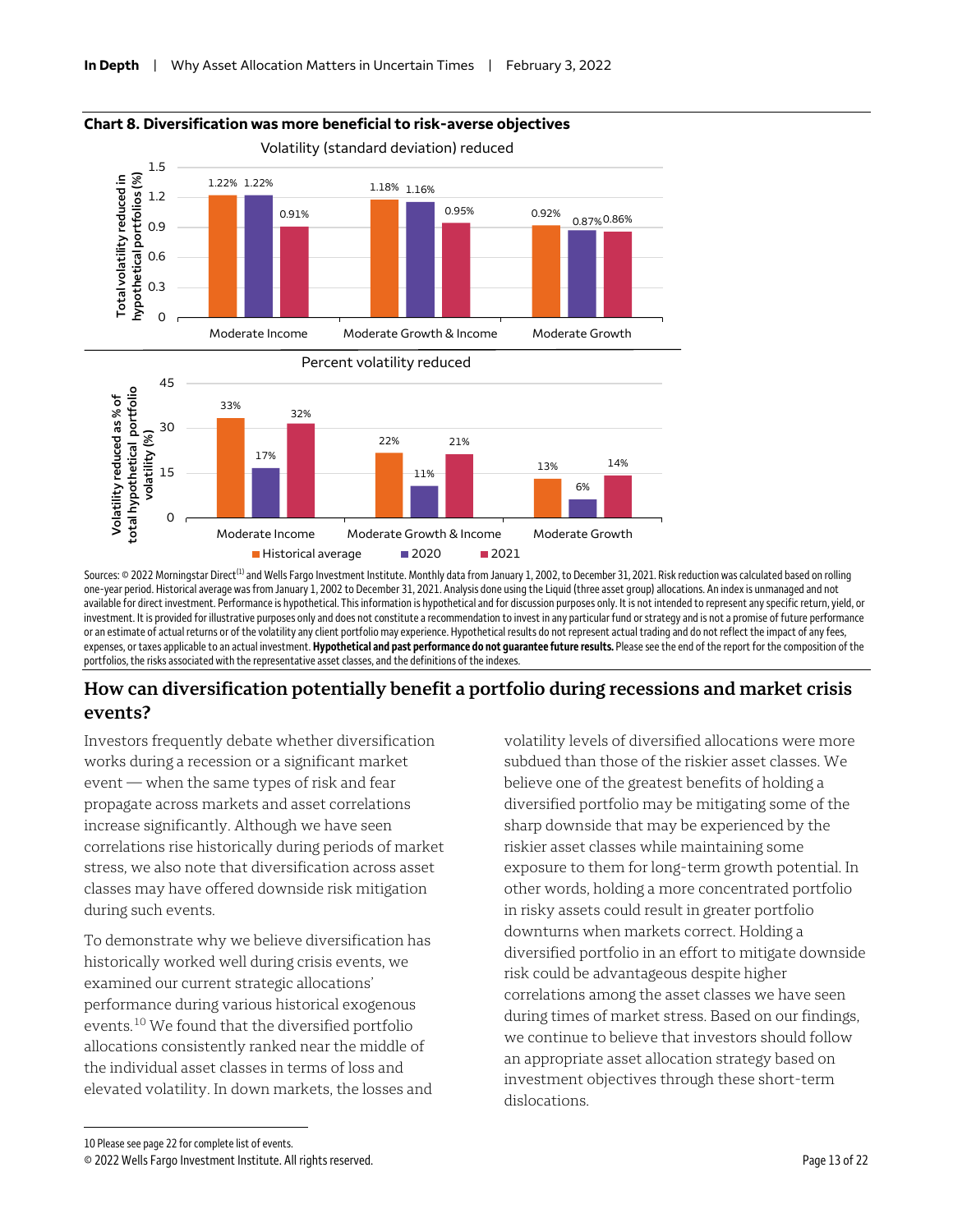



#### Average volatility across historical events



Sources: FIS APT and Wells Fargo Investment Institute. Data as of December 31, 2021. APT historical scenarios are calculated with Baseline window of eight weeks and an Event window of six weeks. Please see the end of the report for the date of each extreme market event. MI = Moderate lncome; MGI = Moderate Growth & Income; MG = Moderate Growth. 3AG = three asset group. For illustrative purposes only. There are difficulties in assessing hypothetical asset-class performance during certain extreme market environments, in part, because these results do not represent actual trading and cannot completely account for the impact financial risk has on actual trading. Keep in mind that it might not be possible to replicate a historical event because instruments existing today did not exist in the time of the historical event and the event may not be representative for today's markets because of changes in regulation or market environment. An actual portfolio or account will invest in different economic conditions during periods with different volatility and in different securities than those incorporated in the hypothetical performance shown above. It is possible there are other scenarios, or crisis events that could have resulted in heavier losses for a portfolio than those that occurred during the time periods shown. Diversification does not guarantee investment returns or eliminate the risk of loss. There is no guarantee any asset class will perform in a similar manner in the future. An index is unmanaged and not available for direct investment. **Hypothetical and past performance do not guarantee future results.** Please see Chart 1 on page 2 for the names of the indexes representing the asset classes. Please see the end of the report for the composition of the hypothetical portfolios, the risks associated with the representative asset classes, and the definitions of the indexes.

© 2022 Wells Fargo Investment Institute. All rights reserved. Page 14 of 22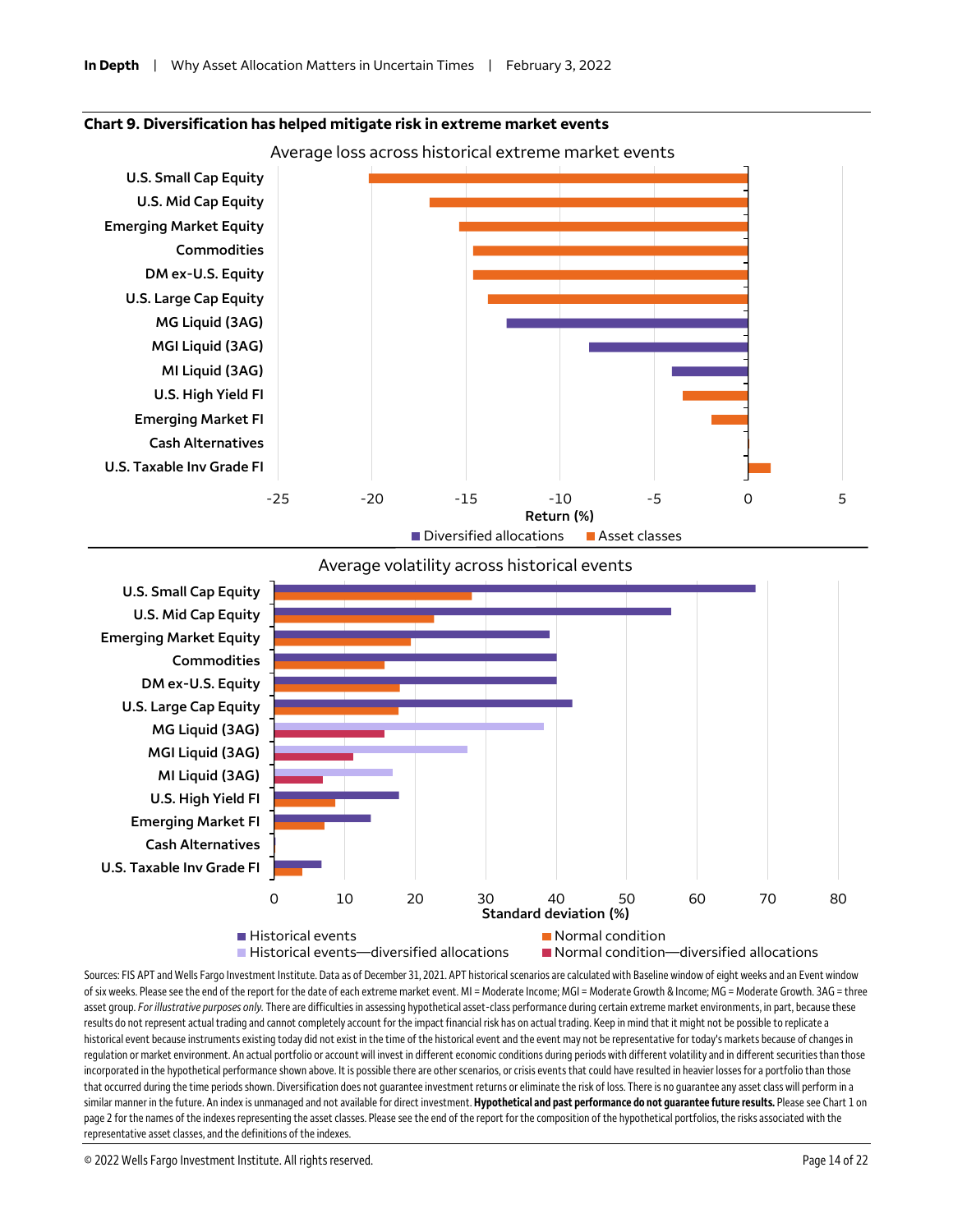#### **What impact can emotional decisions have on achieving financial goals?**

Behavioral finance considers the role that psychology and emotions play in investment decision-making. It recognizes that individuals are not always rational when making investment decisions — and that all investors are not equally informed. Some common biases that are related to asset allocation strategy include:

**Chasing winners and losers:** Chasing the previous year's top-performing asset class or worstperforming investment is a strategy that some investors have tended to follow. We have found that, historically, following the best-performing asset class (hot-hand fallacy) and worst-performing investment (gambler's fallacy) did not result in performance that exceeded the return of the Moderate Growth and Income allocation since 2001.

**Recency bias:** Investors tend to use recent experience as a baseline for risk and return expectations. As a bull market charges ahead, some investors forget about the times when it declined. Recent memory could suggest that the equity market should continue increasing. Consequently, research has shown such investors continue to purchase assets at high prices; then, suddenly, the stock market drops. Unprepared investors may then wonder how they missed the peak. Investors experience a similar situation in down-trending markets — assuming that the market will continue to decline when it may be reaching a bottom. Instead of considering a long-term view in which the market fluctuates, investors may behave as though current trends will not change. Humans, in general, tend to have short memories, particularly, it appears, when it comes to investing and market cycles. Research suggests recency bias tends to be exacerbated during large market swings, up or down. Timing the market typically is a futile exercise. Instead, in our view, investors should consider both possibilities (market rallies and downturns) as potential outcomes and plan accordingly.



**Chart 10. Chasing past asset class winners or losers have not been successful strategies**

Sources: © 2022 Morningstar Direct<sup>[1]</sup> and Wells Fargo Investment Institute. Annual data from January 1, 2001, to December 31, 2021. Indexed to 100 as of December 31, 2001. The topperformer portfolio consists of the top-performing asset class of the previous year invested 100% in the portfolio in the current year. The bottom-performer portfolio consists of the bottom-performing asset class of the previous year invested 100% in the portfolio in the current year. Portfolio compositions are provided at the end of this report. *Performance results for Moderate Growth & Income and the top- and bottom-performer portfolios are hypothetical and do not represent an actual portfolio in existence now or during the time period shown. Index return information is provided for illustrative purposes only*. Index returns do not represent investment performance or the results of actual trading. Index returns represent general market results; assume the reinvestment of dividends and other distributions; and do not reflect deductions for fees, expenses, or taxes applicable to an actual investment. An index is unmanaged and not available for direct investment. **Hypothetical and past performance do not guarantee future results**. Please see the end of the report for the composition of the hypothetical portfolios, the risks associated with the representative asset classes, and the definitions of the indexes.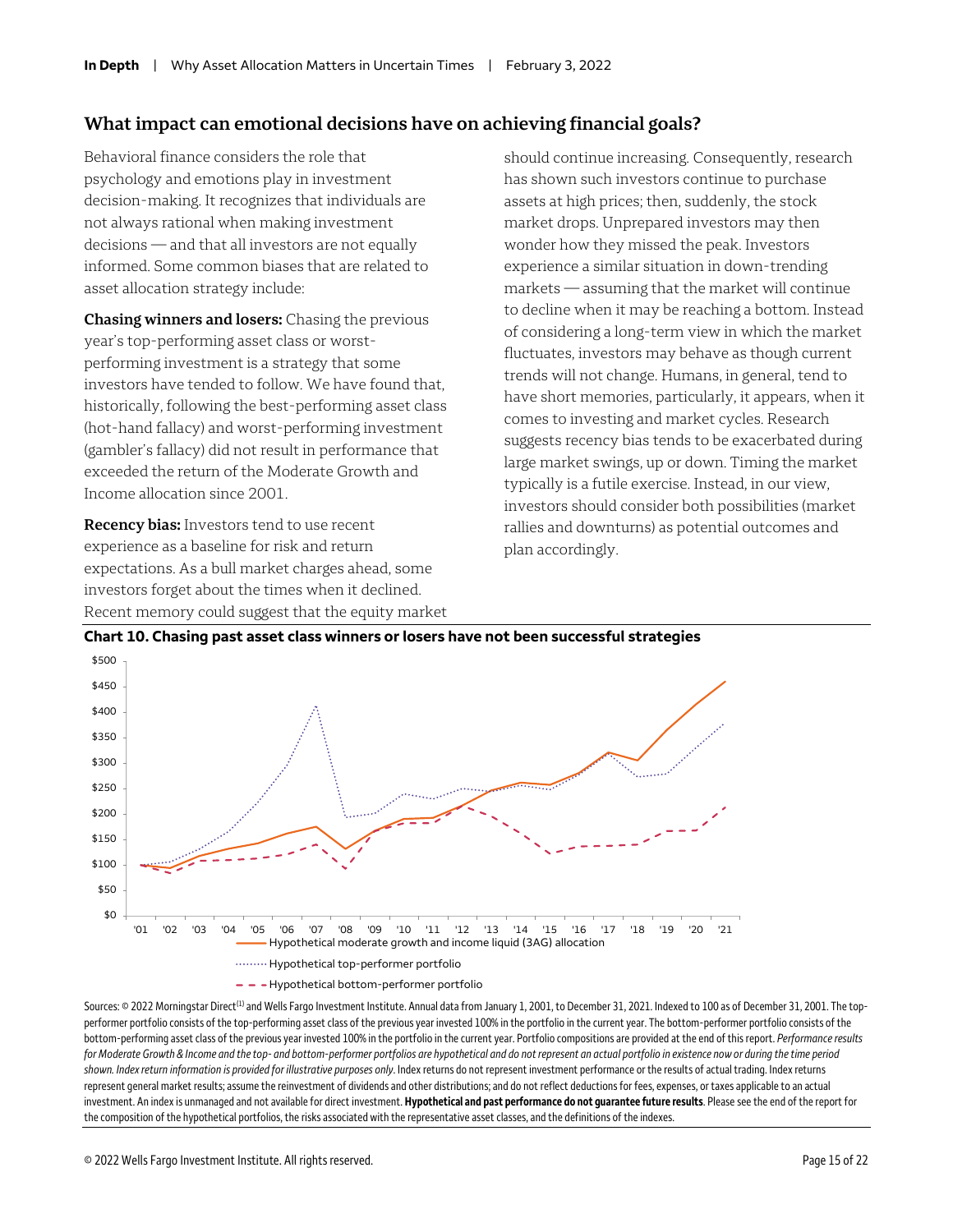#### **Investor implications**

- We believe diversification can add value over the long term.
- It can be important to select the appropriate strategic asset allocation for an investor's goals and risk tolerance.
- Conditions change over time, so we believe it is essential to revisit, review, and rebalance.

We advise investors to build a globally diversified portfolio and then review and rebalance their holdings regularly. Rebalancing can help reduce risk while potentially offering a favorable return. We believe it may also help ensure that the portfolio maintains the desired risk and return profile when keeping the portfolio aligned to the desired allocation. Table 5 shows that, by rebalancing annually, a 60% U.S. equity/40% U.S. bond portfolio experienced 18% less volatility in this hypothetical scenario while achieving a similar return to that of a portfolio that was not rebalanced. Additionally, we expect that a portfolio mix with exposure to a wide variety of asset classes may help smooth out performance over time. With that in mind, we believe that it is important for investors to:

- Select an asset allocation strategy that addresses short- and long-term investment needs.
- Recognize their ability and willingness to assume risk.
- Maintain appropriate levels of liquidity to deal with periods of volatility.
- Align the time horizon of their investment strategy with the time horizon of their financial goals — developing plans (and investments) for short-, mid-, and long-term goals.

Over time, specific assets in a portfolio may become overvalued or undervalued. We believe rebalancing the portfolio back to strategic target weights can help enforce the discipline of buying risk assets when they appear undervalued (inexpensive) and selling risk assets when they appear overvalued (expensive). In other words, we believe this discipline helps facilitate the potential for buying low and selling high. Moreover, investors should not let emotional reactions to headline hyperbole or unfounded market fears derail a disciplined investment strategy. Investors who attempt to time the market — or react to a single market event or an overstated headline may get caught on the wrong side of a market move.

| Rebalancing<br>frequency | Weighting as of 12/31/2021                                   | Jan. 90-Dec. 21<br>return (%) | Jan. 90-Dec. 21<br>standard<br>deviation (%) | Jan. 90-Dec. 21<br><b>Sharpe ratio</b> |
|--------------------------|--------------------------------------------------------------|-------------------------------|----------------------------------------------|----------------------------------------|
| Annual rebalancing       | 60% S&P 500 Index<br>40% Bloomberg U.S. Aggregate Bond Index | 9.13                          | 8.88                                         | 0.73                                   |
| No rebalancing           | 87% S&P 500 Index<br>13% Bloomberg U.S. Aggregate Bond Index | 9.48                          | 10.48                                        | 0.67                                   |

#### Sources: © 2022 Morningstar Direct<sup>(1)</sup> and Wells Fargo Investment Institute. Monthly data from January 1, 1990, to December 31, 2021. **Index return information is provided for** illustrative purposes only. Index returns do not represent investment performance or the results of actual trading. Index returns reflect general market results; assume the reinvestment of dividends and other distributions; and generally do not reflect deductions for fees, expenses, or taxes applicable to an actual investment. The S&P 500 Index is a marketcapitalization-weighted index composed of 500 stocks generally considered representative of the U.S. stock market. The Bloomberg U.S. Aggregate Bond Index is a broad-based index that measures the investment-grade, U.S.-dollar-denominated, fixed-rate taxable bond market. An index is unmanaged and not available for direct investment. **Past performance does not guarantee future results.**

#### **Table 5. The importance of rebalancing.**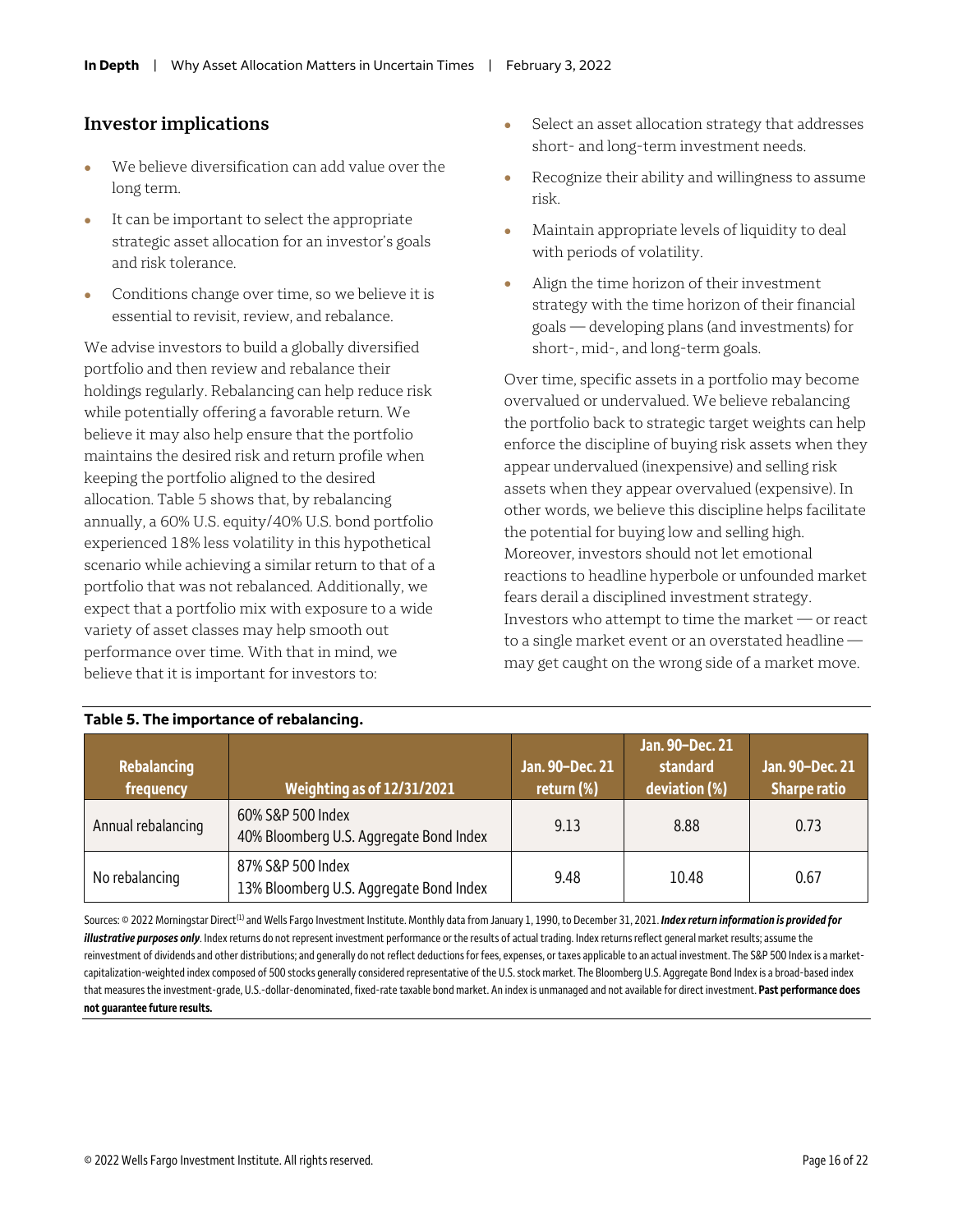It is important to note that, in any given period of time, one asset class will outperform all others. The top-performing and worst-performing asset class changes from year to year. That does not mean that investors should scrap a diversification strategy. We expect that a diversified allocation, such as Moderate

Growth and Income, can help limit drawdowns. This suggests that a diversified allocation does not have to work as hard to recover from significant losses. Our findings suggest that using diversification also can help promote compounding through more consistent returns over time.

| 2007                                          | 2008                                              | 2009                                           | 2010                                    | 2011                                          | 2012                                           | 2013                                          | 2014                                          | 2015                                             | 2016                                           | 2017                                          | 2018                                             | 2019                                           | 2020                                   | 2021                                          | $'07 - '21$<br>average                 |  |
|-----------------------------------------------|---------------------------------------------------|------------------------------------------------|-----------------------------------------|-----------------------------------------------|------------------------------------------------|-----------------------------------------------|-----------------------------------------------|--------------------------------------------------|------------------------------------------------|-----------------------------------------------|--------------------------------------------------|------------------------------------------------|----------------------------------------|-----------------------------------------------|----------------------------------------|--|
| Emg-Mkt<br>Equity<br>39.8%                    | Devex US<br>Fixed Inc<br>11.4%                    | Emg-Mkt<br>Equity<br>79.0%                     | US Small Cap<br>Equity<br>26.9%         | Emg-Mkt<br><b>Fixed Inc</b><br>8.5%           | Emg-Mkt<br>Equity<br>18.6%                     | US Small Cap<br>Equity<br>38.8%               | <b>S Large Cap</b><br>Equity<br>13.7%         | <b>JS Large Cap</b><br>Equity<br>1.4%            | US Small Cap<br>Equity<br>21.3%                | Emg-Mkt<br>Equity<br>37.8%                    | CPI<br>1.9%                                      | JS Large Cap<br>Equity<br>31.5%                | US Small Cap<br>Equity<br>20.0%        | JS Large Cap<br>Equity<br>28.7%               | JS Large Cap<br>Equity<br>10.7%        |  |
| Commod<br>16.2%                               | Inv-Grade<br><b>Fixed Inc</b><br>5.2%             | <b>High Yield</b><br><b>Fixed Inc</b><br>58.2% | US Mid Cap<br>Equity<br>25.5%           | Inv-Grade<br><b>Fixed Inc</b><br>7.8%         | Emg-Mkt<br><b>Fixed Inc</b><br>18.5%           | US Mid Cap<br>Equity<br>34.8%                 | US Mid Cap<br>Equity<br>13.2%                 | Emg-Mkt<br>Fixed Inc<br>1.2%                     | <b>High Yield</b><br><b>Fixed Inc</b><br>17.1% | <b>Devex US</b><br>Equity<br>25.6%            | Cash<br>Alternative<br>1.8%                      | US Mid Cap<br>Equity<br>30.5%                  | Emg-Mkt<br>Equity<br>18.7%             | Commod<br>27.1%                               | US Mid Cap<br>Equity<br>10.2%          |  |
| Devex US<br>Equity<br>11.6%                   | Cash<br>Alternative<br>1.8%                       | US Mid Cap<br>Equity<br>40.5%                  | Emg-Mkt<br>Equity<br>19.2%              | Devex US<br>Fixed Inc<br>5.9%                 | Devex US<br>Equity<br>17.9%                    | US Large Cap<br>Equity<br>32.4%               | 60%,40%<br>Portf<br>10.6%                     | 60%,40%<br>Portf<br>1.2%                         | US Mid Cap<br>Equity<br>13.8%                  | <b>S Large Cap</b><br>Equity<br>21.8%         | Inv-Grade<br>Fixed Inc<br>0.0%                   | US Small Cap<br>Equity<br>25.5%                | US Large Cap<br>Equity<br>18.4%        | US Mid Cap<br>Equity<br>22.6%                 | US Small Cap<br>Equity<br>8.7%         |  |
| Dev ex US<br>Fixed Inc<br>11.3%               | CPI<br>0.1%                                       | <b>Devex US</b><br>Equity<br>32.5%             | Commod<br>16.8%                         | <b>High Yield</b><br><b>Fixed Inc</b><br>5.0% | US Mid Cap<br>Equity<br>17.3%                  | DevexUS<br>Equity<br>23.3%                    | Mod Grwth<br>Inc Portf<br>6.2%                | CPI<br>0.7%                                      | US Large Cap<br>Equity<br>12.0%                | US Mid Cap<br>Equity<br>18.5%                 | Devex US<br>Fixed Inc<br>$-1.7%$                 | <b>Devex US</b><br>Equity<br>22.7%             | US Mid Cap<br>Equity<br>17.1%          | 60%,40%<br>Portf<br>16.0%                     | 60%, 40%<br>Portf<br>8.4%              |  |
| Hedge<br>Funds<br>10.0%                       | Emg-Mkt<br><b>Fixed Inc</b><br>$-10.9%$           | Emg-Mkt<br><b>Fixed Inc</b><br>28.2%           | <b>High Yield</b><br>Fixed Inc<br>15.1% | 60%,40%<br>Portf<br>5.0%                      | US Small Cap<br>Equity<br>16.3%                | 60%,40%<br>Portf<br>17.7%                     | Inv-Grade<br><b>Fixed Inc</b><br>6.0%         | Inv-Grade<br><b>Fixed Inc</b><br>0.5%            | Commod<br>11.8%                                | US Small Cap<br>Equity<br>14.6%               | <b>High Yield</b><br><b>Fixed Inc</b><br>$-2.1%$ | 60%,40%<br>Portf<br>22.1%                      | 60%, 40%<br>Portf<br>15.4%             | US Small Cap<br>Equity<br>14.8%               | Mod Grwth<br>Inc Portf<br>7.2%         |  |
| Mod Grwth<br>Inc Portf<br>8.3%                | ledge Funds<br>$-19.0%$                           | US Small Cap<br>Equity<br>27.2%                | JS Large Cap<br>Equity<br>15.1%         | CPI<br>3.0%                                   | US Large Cap<br>Equity<br>16.0%                | Mod Grwth<br>Inc Portf<br>13.7%               | Emg-Mkt<br>Fixed Inc<br>5.5%                  | Cash<br>Alternative<br>0.0%                      | Emg-Mkt<br>Equity<br>11.6%                     | Mod Grwth<br>Inc Portf<br>14.4%               | 60%,40%<br>Portf<br>$-2.3%$                      | Mod Grwth<br>Inc Portf<br>19.5%                | Mod Grwth<br>Inc Portf<br>13.9%        | Devex US<br>Equity<br>11.8%                   | <b>High Yield</b><br>Fixed Inc<br>7.1% |  |
| Inv-Grade<br>Fixed Inc<br>7.0%                | 60%,40%<br>Portf<br>$-21.6%$                      | Mod Grwth<br>Inc Portf<br>26.8%                | Mod Grwth<br>Inc Portf<br>14.0%         | US Large Cap<br>Equity<br>2.1%                | <b>High Yield</b><br><b>Fixed Inc</b><br>15.8% | ledge Funds<br>9.1%                           | US Small Cap<br>Equity<br>4.9%                | Devex US<br>Equity<br>$-0.4%$                    | Emg-Mkt<br>Fixed Inc<br>10.2%                  | 60%, 40%<br>Portf<br>14.3%                    | JS Large Cap<br>Equity<br>$-4.4%$                | Emg-Mkt<br>Equity<br>18.9%                     | Hedge Funds<br>11.8%                   | Mod Grwth<br>Inc Portf<br>10.7%               | Emg-Mkt<br>Fixed Inc<br>6.0%           |  |
| Emg-Mkt<br><b>Fixed Inc</b><br>6.3%           | Mod Grwth<br>Inc Portf<br>$-24.9%$                | US Large Cap<br>Equity<br>26.5%                | 60%, 40%<br>Portf<br>12.2%              | Mod Grwth<br>Inc Portf<br>1.1%                | Mod Grwth<br>Inc Portf<br>12.5%                | <b>High Yield</b><br><b>Fixed Inc</b><br>7.4% | Hedge Funds<br>3.0%                           | Hedge Funds<br>$-1.1%$                           | Mod Grwth<br>Inc Portf<br>9.0%                 | DevexUS<br>Fixed Inc<br>9.9%                  | Emg-Mkt<br><b>Fixed Inc</b><br>$-4.6%$           | Emg-Mkt<br><b>Fixed Inc</b><br>14.4%           | Devex US<br>Fixed Inc<br>10.5%         | ledge Funds<br>10.3%                          | Emg-Mkt<br>Equity<br>4.8%              |  |
| 60%,40%<br>Portf<br>6.2%                      | <b>High Yield</b><br><b>Fixed Inc</b><br>$-26.2%$ | ledge Funds<br>20.0%                           | Emg-Mkt<br>Fixed Inc<br>12.0%           | Cash<br>Alternative<br>0.1%                   | 60%.40%<br>Portf<br>11.4%                      | CPI<br>1.5%                                   | <b>High Yield</b><br><b>Fixed Inc</b><br>2.5% | Mod Grwth<br>Inc Portf<br>$-1.7%$                | 60%.40%<br>Portf<br>8.2%                       | Emg-Mkt<br>Fixed Inc<br>9.3%                  | Hedge Funds<br>$-4.7%$                           | <b>High Yield</b><br><b>Fixed Inc</b><br>14.3% | <b>Devex US</b><br>Equity<br>8.3%      | CPI<br>6.4%                                   | Hedge Funds<br>4.6%                    |  |
| US Mid Cap<br>Equity<br>5.6%                  | US Small Cap<br>Equity<br>$-33.8%$                | Commod<br>18.9%                                | ledge Funds<br>10.2%                    | US Mid Cap<br>Equity<br>$-1.5%$               | edge Funds<br>6.4%                             | Cash<br>Alternative<br>0.0%                   | CPI<br>0.8%                                   | US Mid Cap<br>Equity<br>$-2.4%$                  | ledge Funds<br>5.4%                            | Hedge Funds<br>8.6%                           | Mod Grwth<br>Inc Portf<br>$-4.9%$                | Hedge Funds<br>10.4%                           | Inv-Grade<br>Fixed Inc<br>7.5%         | <b>High Yield</b><br><b>Fixed Inc</b><br>5.3% | Devex US<br>Equity<br>4.1%             |  |
| US Large<br>Cap Equity<br>5.5%                | Commod<br>$-35.6%$                                | 60%,40%<br>Portf<br>18.5%                      | <b>Devex US</b><br>Equity<br>8.2%       | US Small Cap<br>Equity<br>$-4.2%$             | Inv-Grade<br><b>Fixed Inc</b><br>4.2%          | Inv-Grade<br><b>Fixed Inc</b><br>$-2.0%$      | Cash<br>Alternative<br>0.0%                   | US Small Cap<br>Equity<br>$-4.4%$                | Inv-Grade<br>Fixed Inc.<br>2.6%                | <b>High Yield</b><br><b>Fixed Inc</b><br>7.5% | US Mid Cap<br>Equity<br>$-9.1%$                  | Inv-Grade<br><b>Fixed Inc</b><br>8.7%          | <b>High Yield</b><br>Fixed Inc<br>7.1% | Cash<br>Alternative<br>0.0%                   | Inv-Grade<br><b>Fixed Inc.</b><br>4.1% |  |
| Cash<br>Alternative<br>4.8%                   | US Large Cap<br>Equity<br>$-37.0%$                | Inv-Grade<br><b>Fixed Inc</b><br>5.9%          | DevexUS<br>Fixed Inc<br>6.8%            | ledge Funds<br>$-5.3%$                        | CPI<br>1.7%                                    | Emg-Mkt<br>Equity<br>$-2.3%$                  | Emg-Mkt<br>Equity<br>$-1.8%$                  | <b>High Yield</b><br><b>Fixed Inc</b><br>$-4.5%$ | CPI<br>2.1%                                    | Inv-Grade<br><b>Fixed Inc</b><br>3.5%         | US Small Cap<br>Equity<br>$-11.0%$               | Commod<br>7.7%                                 | Emg-Mkt<br><b>Fixed Inc</b><br>5.9%    | Emg-Mkt<br>Fixed Inc<br>$-1.5%$               | Devex US<br>Fixed Inc<br>2.7%          |  |
| <b>CPI</b><br>4.1%                            | US Mid Cap<br>Equity<br>$-41.5%$                  | DevexUS<br>Fixed Inc<br>3.9%                   | Inv-Grade<br>Fixed Inc<br>6.5%          | Devex US<br>Equity<br>$-11.7%$                | Dev ex US<br>Fixed Inc<br>0.8%                 | DevexUS<br>Fixed Inc<br>$-5.1%$               | Devex US<br>Fixed Inc<br>$-2.5%$              | Dev ex US<br>Fixed Inc<br>$-4.8%$                | Devex US<br><b>Fixed Inc</b><br>1.9%           | <b>CPI</b><br>2.1%                            | Commod<br>$-11.2%$                               | DevexUS<br>Fixed Inc<br>5.2%                   | <b>CPI</b><br>1.4%                     | Inv-Grade<br><b>Fixed Inc</b><br>$-1.5%$      | CPI<br>2.1%                            |  |
| <b>High Yield</b><br><b>Fixed Inc</b><br>1.9% | Devex US<br>Equity<br>$-43.1%$                    | CPI<br>2.7%                                    | CPI<br>1.5%                             | Commod<br>$-13.3%$                            | Cash<br>Alternative<br>0.1%                    | Emg-Mkt<br><b>Fixed Inc</b><br>$-6.6%$        | Devex US<br>Equity<br>$-4.5%$                 | Emg-Mkt<br>Equity<br>$-14.6%$                    | <b>Devex US</b><br>Equity<br>1.5%              | Commod<br>1.7%                                | Devex US<br>Equity<br>$-13.4%$                   | CPI<br>2.3%                                    | Cash<br>Alternative<br>0.5%            | Emg-Mkt<br>Equity<br>$-2.2%$                  | Cash<br>Alternative<br>0.8%            |  |
| US Small Cap<br>Equity<br>$-1.6%$             | Emg-Mkt<br>Equity<br>$-53.2%$                     | Cash<br>Alternative<br>0.1%                    | Cash<br>Alternative<br>0.1%             | Emg-Mkt<br>Equity<br>$-18.2%$                 | Commod<br>$-1.1%$                              | Commod<br>$-9.5%$                             | Commod<br>$-17.0%$                            | Commod<br>$-24.7%$                               | Cash<br>Alternative<br>0.3%                    | Cash<br>Alternative<br>0.8%                   | Emg-Mkt<br>Equity<br>$-14.2%$                    | Cash<br>Alternative<br>2.2%                    | Commod<br>$-3.1%$                      | Devex US<br>Fixed Inc<br>$-9.5%$              | Commod<br>$-2.6%$                      |  |

#### **Chart 11. Asset-class-performance quilt chart (2007 to 2021)**

Sources: © 2022 Morningstar Direct<sup>(1)</sup> and Wells Fargo Investment Institute. Annual data from January 1, 2007, to December 31, 2021. Average is calculated as a geometric mean. *Average is calculated as 15 years from 2007 to 2021. Portfolios are rebalanced quarterly. The MGI and 60/40 portfolios are hypothetical. An index is unmanaged and not available for direct investment. Hypothetical and past performance do not guarantee future results.* Please see the end of the report for the composition of the portfolios, the risks associated with the representative asset classes, and the definitions of the indexes.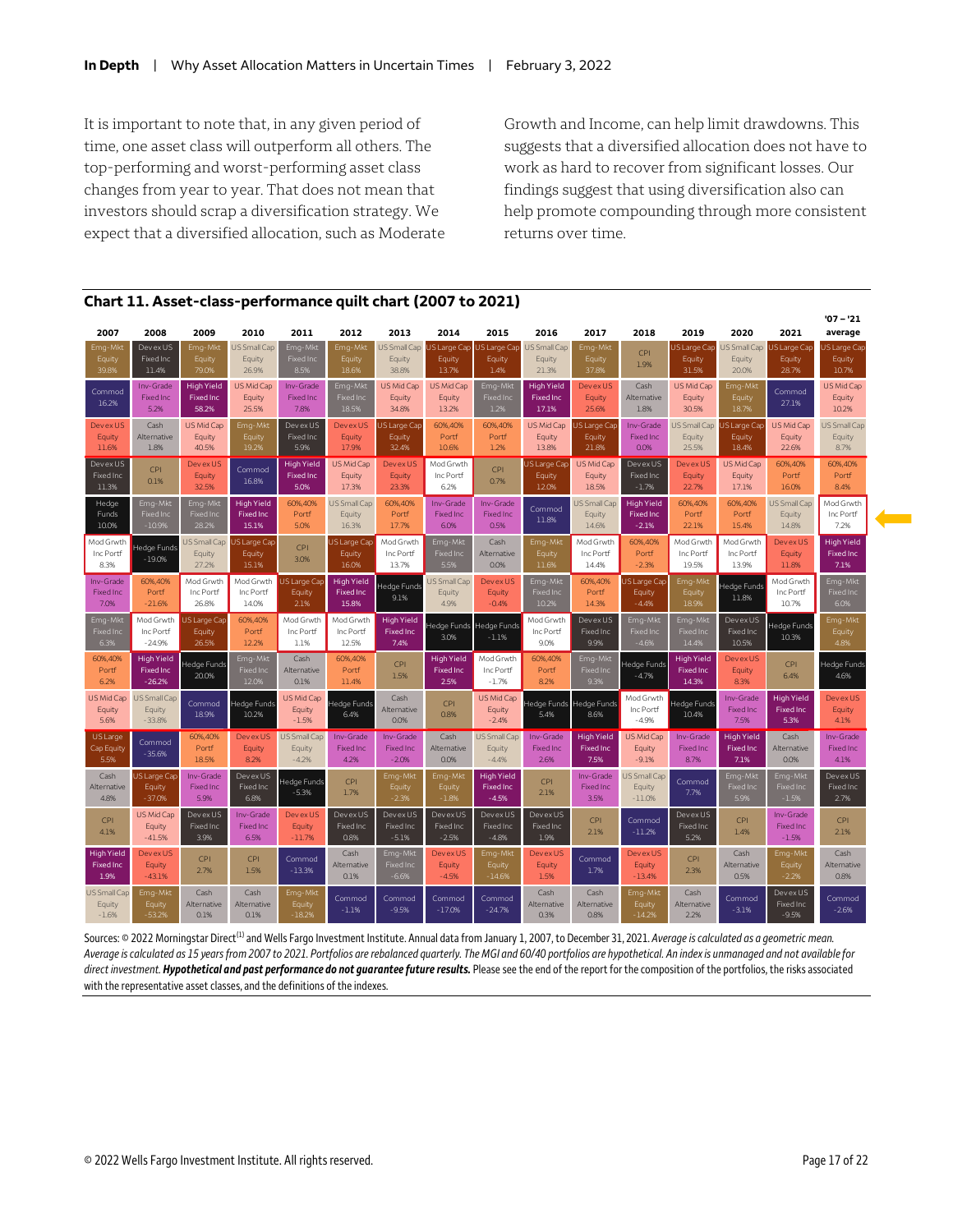#### Tracie McMillion, CFA Head of Global Asset Allocation Strategy

Tracie McMillion is the head of global asset allocation strategy and leads the development of global investment strategy. In her current role, she oversees the creation of asset allocation recommendations and writes economic and market commentary and analysis. Ms. McMillion has more than 20 years of experience in financial services. She earned a Bachelor of Arts in Economics and a Master of Business Administration from the College of William and Mary in Virginia. Ms. McMillion is located in Winston-Salem, North Carolina.

#### Chao Ma, Ph.D., CFA, FRM

#### Global Portfolio and Investment Strategist

In his role, Dr. Chao Ma leads the research, development, and implementation of Wells Fargo Investment Institute's top-down and systematic strategy and framework for asset allocation, investment strategy, portfolio construction, and risk management practice. Dr. Ma develops methodology for capital market assumptions and designs the systematic optimization approach for strategic, cyclical, and tactical asset allocation as well as portfolio construction. Dr. Ma earned his Doctor of Philosophy and Master of Science from California Institute of Technology (Caltech), as well as a Bachelor of Science — with Honors — from Beijing Institute of Technology. Dr. Ma is located in Saint Louis, Missouri.

#### Michael Taylor, CFA Investment Strategy Analyst

Michael Taylor's role focuses on global asset allocation strategy and economic and market analysis. Mr. Taylor has more than 20 years of experience in financial services and has spent the past 16 years at Wells Fargo in various roles within wealth and brokerage. Mr. Taylor earned a Bachelor of Science in Chemistry from the University of Minnesota Institute of Technology, a Bachelor of Arts in Chinese and a Bachelor of Arts in Russian from the University of Minnesota College of Liberal Arts, and a Master of Business Administration from the University of Minnesota Carlson School of Management. He is based in Houston, Texas.

#### Michelle Wan, CFA Investment Strategy Analyst

In her current role, Michelle Wan researches and writes on investment topics and focuses on global asset allocation. She previously served as a client-facing investment strategist managing investment portfolios and recommending investment strategies based on clients' specific situations. Ms. Wan has more than 15 years of experience working with wealth management clients and commercial companies in the U.S. and overseas. She earned a Bachelor of Science in Business from the Carlson School of Management at the University of Minnesota. She has a double major in Finance and Accounting and a minor in Economics. Ms. Wan is also a CFA® charterholder.

#### Veronica Willis

#### Investment Strategy Analyst

In her role, Veronica Willis assists in research and development of asset allocation recommendations and analysis of the economy and financial markets. Prior to her current role, she served as a research analyst for strategy around developed and emerging countries, commodities, and currencies. She began her career at Wells Fargo in 2012. Ms. Willis earned a Bachelor of Arts in Mathematics with a concentration in Statistics and a Bachelor of Arts in Spanish with a minor in Economics from Washington University in St. Louis. She is based in St. Louis, Missouri.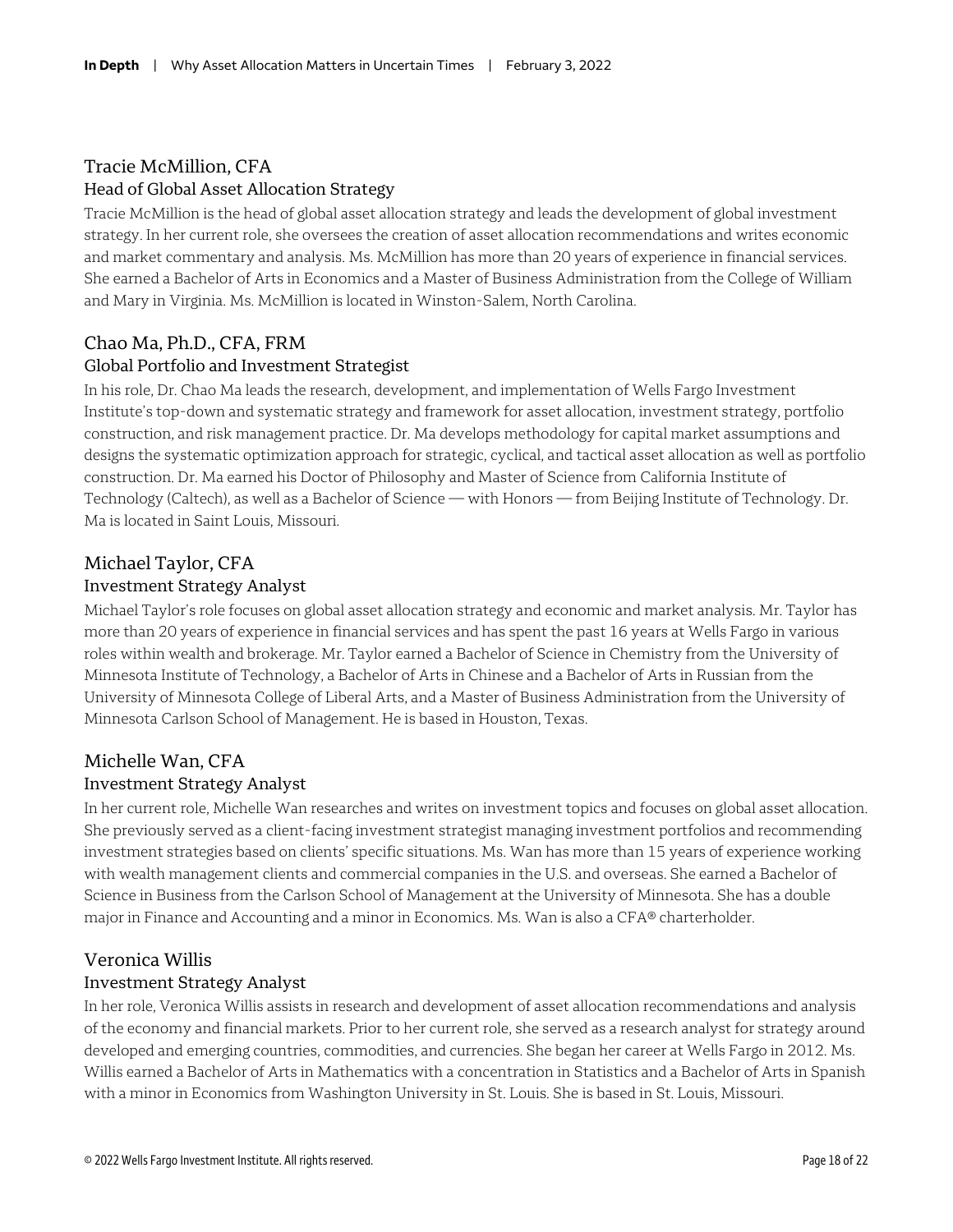**Capital market assumptions (CMAs):** It is important to note that indexes have limitations because they have volatility and other material characteristics that may differ from those of an investor's portfolio. They are unmanaged and not available for direct investment. Hedge fund indexes have limitations that are typical of other widely used market indexes, but these indexesare also subject to survivorship bias and limited data. Keep in mind that the securities included in an investment portfolio may differ significantly from the holdings, weightings, and asset allocation of an index, and unlike an index, an investment portfolio is subject to fees, expenses, taxes, transaction costs, and other charges typically associated with an investment account. The performance and volatility of an individual portfolio may be materially different from the performance of an index and should not be relied upon as a measure of the performance a portfolio may achieve. CMA forecasts are not promises of actual returns or performance that may be realized. They are based on estimates and assumptions that may not occur. There is no guarantee any investment will be profitable and not sustain a loss. Investors should consider the limitations of CMA data as it is applied to their own portfolio.

#### **Risk considerations**

*All investing involve risks, including the possible loss of principal. There can be no assurance that any investment strategy will be successful. Investments fluctuate with changes in market and economic conditions and in different environments due to numerous factors, some of which may be unpredictable. Each asset class has its own risk and return characteristics, which should be evaluated carefully before making any investment decision. The level of risk associated with a particular*  investment or asset class generally correlates with the level of return the investment or asset class might achieve. The risks associated with the representative asset *classes discussed in this report include:*

**Alternative investments:** Alternative investments, such as hedge funds, are not appropriate for all investors and are only open to "accredited" or "qualified" investors within the meaning of the U.S. securities laws. They are speculative and involve a high degree of risk that is appropriate only for those investors who have the financial sophistication and expertise to evaluate the merits and risks of an investment in a fund and for which the fund does not represent a complete investment program. While investors may potentially benefit from the ability of alternative investments to potentially improve the risk/reward profiles of their portfolios, the investments themselves can carry significant risks. There may be no secondary market for alternative investment interests, and transferability may be limited or even prohibited. Hedge fund strategies, such as Equity Hedge, Event Driven, Macro, and Relative Value, may expose investors to risks such as short selling, leverage, counterparty, liquidity, volatility, the use of derivative instruments, and other significant risks.

**Commodities:** The commodities markets are considered speculative, carry substantial risks, and have experienced periods of extreme volatility. Commodities may be affected by changes in overall market movements, commodity index volatility, changes in interest rates, or other factors affecting a particular industry or commodity.

**Equity securities:** Stocks are subject to market risk, which means their value may fluctuate in response to general economic and market conditions, the prospects of individual companies, and industry sectors. The prices of small/mid-company stocks are generally more volatile than large-company stocks. They often involve higher risks because smaller and midsize companies may lack the management expertise, financial resources, product diversification, and competitive strengths to endure adverse economic conditions.

**Fixed income:** Investments in fixed-income securities are subject to interest rate, credit/default, liquidity, inflation, and other risks. Bond prices fluctuate inversely to changes in interest rates. Therefore, a general rise in interest rates can result in a decline in the bond's price. Credit risk is the risk that an issuer will default on payments of interest and/or principal. This risk is heightened in lower-rated bonds. If sold prior to maturity, fixed-income securities are subject to market risk. All fixed-income investments may be worth less than their original cost upon redemption or maturity. High-yield fixed-income securities are considered speculative, involve greater risk of default, and tend to be more volatile than investment-grade fixed-income securities. **Municipal bonds** offer interest payments exempt from federal taxes, and potentially state and local income taxes. Municipal bonds are subject to credit risk and potentially the alternative minimum tax (AMT). Quality varies widely depending on the specific issuer. **U.S. government securities** are backed by the full faith and credit of the federal government as to payment of principaland interest if held to maturity. Although free from credit risk, they are subject to interest rate risk. **Preferred securities** have special risks associated with investing. Preferred securities are subject to interest rate and credit risks. Preferred securities are generally subordinated to bonds or other debt instruments in an issuer's capital structure, subjecting them to a greater risk of non-payment than more senior securities. In addition, the issue may be callable which may negatively impact the return of the security.

**Foreign/emerging/frontier markets:** Investing in foreign securities presents certain risks not associated with domestic investments, such as currency fluctuation, political and economic instability, and different accounting standards. This may result in greater share price volatility. These risks are heightened in emerging and frontier markets.

#### **Compositions**

#### **Liquid (three-asset-group) allocations:**

#### *Moderate Income:*

2% Bloomberg U.S. Treasury Bill (1–3 Month) Index, 58% Bloomberg U.S. Aggregate Bond Index, 6% Bloomberg U.S. Corporate High Yield Bond Index, 5% JPM EMBI Global Index, 16% S&P 500 Index, 5% Russell Midcap Index, 4% Russell 2000 Index, 4% MSCI EAFE Index.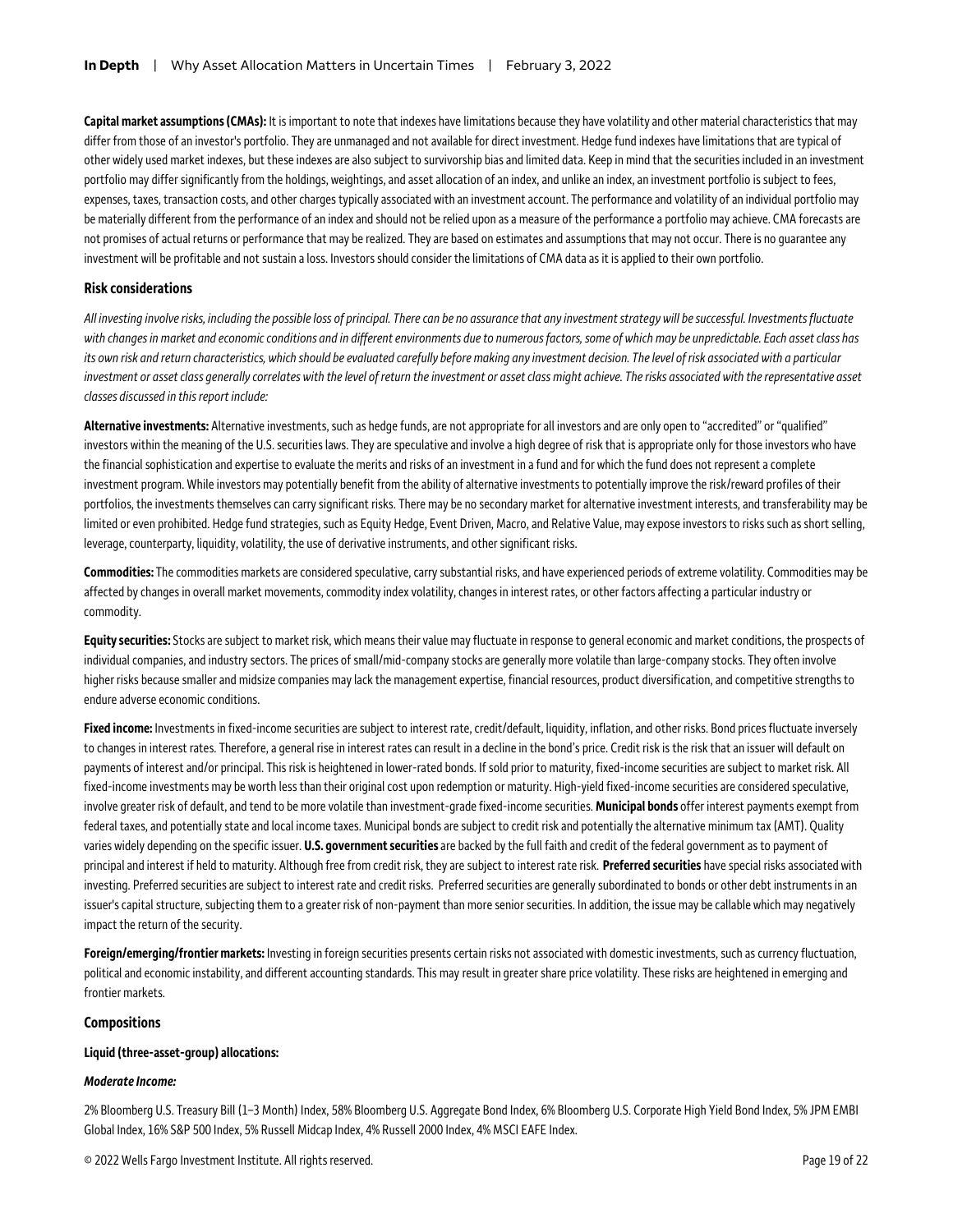#### *Moderate Growth and Income:*

2% Bloomberg U.S. Treasury Bill (1–3 Month) Index, 30% Bloomberg U.S. Aggregate Bond Index, 6% Bloomberg U.S. Corporate High Yield Bond Index, 5% JPM EMBI Global Index, 24% S&P 500 Index, 10% Russell Midcap Index, 6% Russell 2000 Index, 8% MSCI EAFE Index, 7% MSCI Emerging Markets Index, 2% Bloomberg Commodity Index.

#### *Moderate Growth:*

2% Bloomberg U.S. Treasury Bill (1–3 Month) Index, 8% Bloomberg U.S. Aggregate Bond Index, 3% Bloomberg U.S. Corporate High Yield Bond Index, 3% JPM EMBI Global Index, 31% S&P 500 Index, 14% Russell Midcap Index, 10% Russell 2000 Index, 12% MSCI EAFE Index, 15% MSCI Emerging Markets Index, 2% Bloomberg Commodity Index.

#### *Hypothetical top-performer portfolio:*

2002: 100% Bloomberg U.S. Aggregate Bond Index (1–3 year); 2003: 100% Bloomberg Commodity Index; 2004: 100% MSCI Emerging Markets Index; 2005: 100% MSCI Emerging Markets Index; 2006: 100% MSCI Emerging Markets Index; 2007: 100% MSCI Emerging Markets Index; 2008: 100% MSCI Emerging Markets Index; 2009: 100% J.P. Morgan GBI Global ex-U.S. Index; 2010: 100% MSCI Emerging Markets Index; 2011: 100% Russell 2000 Index; 2012: 100% Bloomberg U.S. Aggregate Bond Index (10+year); 2013: 100% MSCI Emerging Markets Index; 2014: 100% Russell 2000 Index; 2015: 100% Bloomberg U.S. Aggregate Bond Index (10+ year); 2016: 100% S&P 500 Index; 2017: 100% Russell 2000 Index; 2018: 100% MSCI Emerging Markets Index; 2019: 100% Bloomberg U.S. Treasury Bill 1–3 Month Index, 2020: 100% S&P 500 Index, and 2021: 100% Russell 2000 Index.

#### *Hypothetical bottom-performer portfolio:*

2002: 100% MSCI EAFE Index; 2003: 100% S&P 500 Index; 2004: 100% Bloomberg U.S. Treasury Bill 1–3 Month Index; 2005: 100% Bloomberg U.S. Treasury Bill 1–3 Month Index; 2006: 100% J.P. Morgan GBI Global ex-U.S. Index; 2007: 100% Bloomberg Commodity Index; 2008: 100% Russell 2000 Index; 2009: 100% MSCI Emerging Markets Index; 2010: 100% Bloomberg U.S. Aggregate Bond Index (10+ year); 2011: 100% Bloomberg U.S. Treasury Bill 1–3 Month Index; 2012: 100% MSCI Emerging Markets Index; 2013: 100% Bloomberg Commodity Index; 2014: 100% Bloomberg Commodity Index; 2015: 100% Bloomberg Commodity Index; 2016: 100% Bloomberg Commodity Index; 2017: 100% Bloomberg U.S. Treasury Bill 1–3 Month Index; 2018: 100% Bloomberg U.S. Treasury Bill 1–3 Month Index, 2019: 100% MSCI Emerging Markets Index, 2020: 100% Bloomberg U.S. Treasury Bill 1–3 Month Index, and 2021: 100% Bloomberg Commodity Index.

#### **Hypothetical 60/40 portfolio:**

**U.S. 60/40 portfolio***:* 60% S&P 500 Index; 40% Bloomberg U.S. Aggregate Bond Index

#### **Index definitions**

**Inflation-CPI: IA SBBI U.S. Inflation Index: IA SBBI U.S. Inflation Index** is a custom unmanaged index designed to track the U.S. inflation rate.

**Investment Grade Fixed Income: Bloomberg U.S. Aggregate Bond Index** is composed of the Bloomberg U.S. Government/Credit Index and the Bloomberg U.S. Mortgage-Backed Securities Index and includes Treasury issues, agency issues, corporate bond issues, and mortgage-backed securities.

**High Yield Fixed Income: Bloomberg U.S. Corporate High Yield Bond Index** covers the U.S.-dollar-denominated, non-investment-grade, fixed-rate, taxable corporate bond market. Securities are classified as high yield if the middle rating of Moody's, Fitch, and S&P is Ba1/BB+/BB= or below. Included issues must have at least one year until final maturity.

**Bloomberg U.S. Aggregate 1–3 Year Bond Index** is unmanaged and is composed of the Bloomberg U.S. Government/Credit Index and the Bloomberg U.S. Mortgage-Backed Securities Index and includes Treasury issues, agency issues, corporate bond issues, and mortgage-backed securities with maturities of one to three years.

**Bloomberg U.S. Aggregate 10+ Year Bond Index** is unmanaged and is composed of the Bloomberg U.S. Government/Credit Index and the Bloomberg U.S. Mortgage-Backed Securities Index and includes Treasury issues, agency issues, corporate bond issues, and mortgage-backed securities with maturities of 10 years or more.

**Bloomberg Multiverse Index** provides a broad-based measure of the global fixed-income (bond) market.

**Cash Alternatives: Bloomberg 1–3 Month U.S. Treasury Bill Index** includes all publicly issued zero-coupon U.S. Treasury bills that have a remaining maturity of less than 3 months and more than 1 month, are rated investment grade, and have \$250 million or more of outstanding face value. In addition, the securities must be denominated in U.S. dollars and must be fixed rate and non-convertible.

**Commodities: Bloomberg Commodity Index** is a broadly diversified index of commodity futures on 20 physical commodities, subdivided into energy, U.S. agriculture, livestock, precious metals, and industrial metals sectors. Commodity weights are derived in a manner that attempts to fairly represent the importance of a diversified group of commodities to the world economy.

© 2022 Wells Fargo Investment Institute. All rights reserved. Page 20 of 22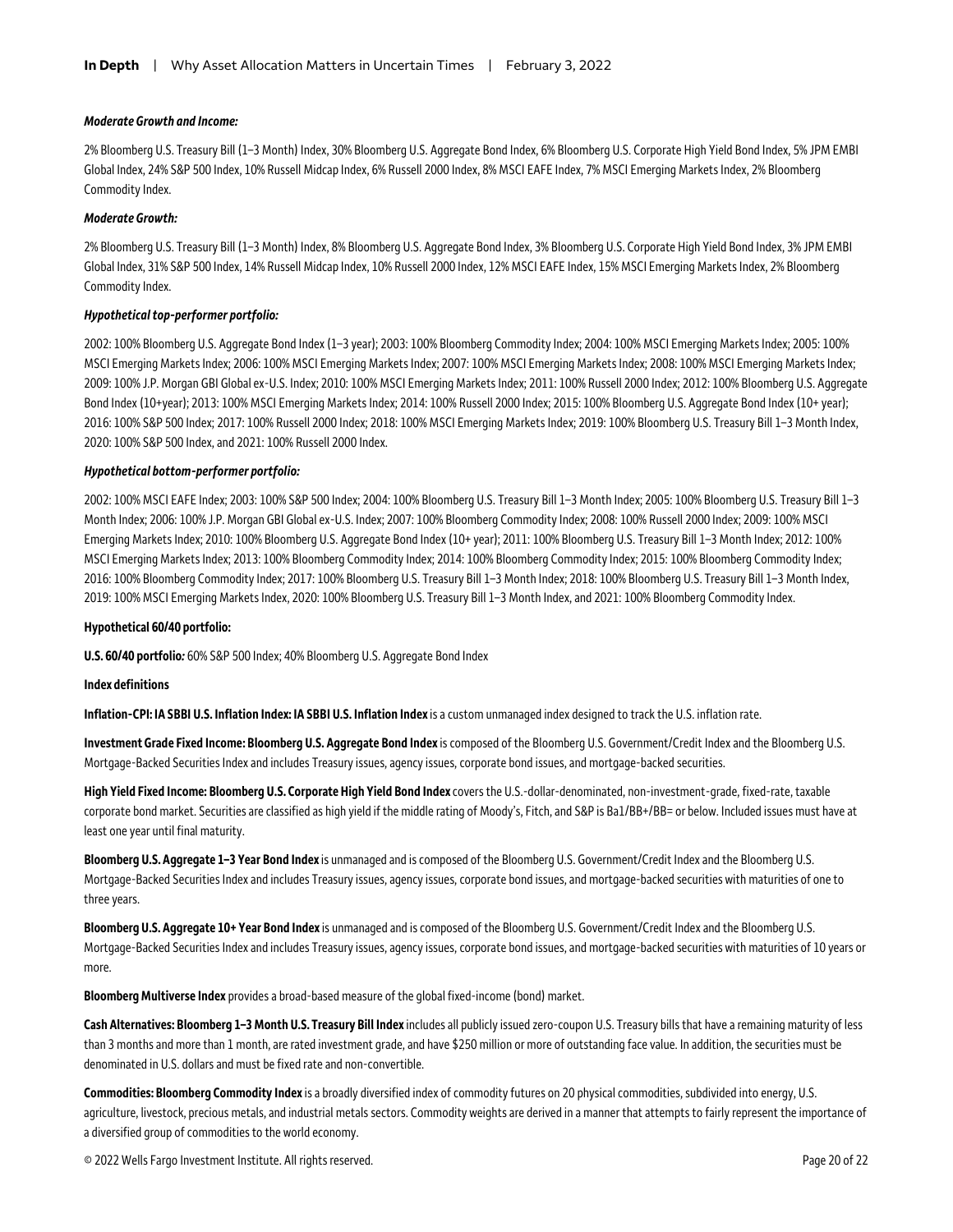**Developed Market ex-U.S. Fixed Income: JP Morgan Government Bond Index Global Ex U.S. Index (JPM GBI Global Ex-U.S.)** is a total return, marketcapitalization-weighted index, rebalanced monthly, consisting of the following countries: Australia, Germany, Spain, Belgium, Italy, Sweden, Canada, Japan, the United Kingdom, Denmark, the Netherlands, and France.

**Emerging Market Fixed Income: JPM EMBI Global Index** is a U.S.-dollar-denominated, investible, market-capitalization-weighted index representing a broad universe of emerging market sovereign and quasi-sovereign debt. While products in the asset class have become more diverse, focusing on both local currency and corporate issuance, there is currently no widely accepted aggregate index reflecting the broader opportunity set available, although the asset class is evolving. By using the same index provider as the one used in the developed market bonds asset class, there is consistent categorization of countries among developed international bonds (ex. U.S.) and emerging market bonds.

**Developed Market ex-U.S. Equities: MSCI EAFE Index (Europe, Australasia, Far East) Index** is a free-float-adjusted market-capitalization-weighted index designed to measure the equity market performance of developed markets, excluding the U.S. and Canada.

**Emerging Market Equities: MSCI Emerging Markets Index** is a free-float-adjusted market-capitalization-weighted index designed to measure equity market performance of emerging markets.

**Frontier Market Equities: MSCI Frontier Markets Index** is a free float-adjusted market capitalization index that is designed to measure equity market performance of frontier markets. The MSCI Frontier Markets Index consists of 24 frontier market country indexes.

**MSCI All Country World Index (ACWI)** is a market-capitalization-weighted index that captures large-and mid-cap representation across 23 developed markets and 24 emerging market countries.

**Note:** MSCI makes no express or implied warranties or representations and shall have no liability whatsoever with respect to any MSCI data contained herein. The MSCI data may not be further redistributed or used as a basis for other indexes or any securities or financial products. This report is not approved, reviewed, or produced by MSCI.

**U.S. Municipal Fixed Income: Bloomberg Municipal Index** is considered representative of the broad market for investment grade, tax-exempt bonds with a maturity of at least one year.

**Preferred Stock: S&P U.S. Preferred Stock Index** is designed to measure the performance of the U.S. preferred stock market. Preferred stocks pay dividends at a specified rate and receive preference over common stocks in terms of dividend payments and liquidation of assets.

**U.S. Small Cap Equities: Russell 2000® Index** measures the performance of the 2,000 smallest companies in the Russell 3000® Index, which represents approximately 8% of the total market capitalization of the Russell 3000 Index.

**U.S. Mid Cap Equities: Russell Midcap® Index** measures the performance of the 800 smallest companies in the Russell 1000® Index, which represent approximately 25% of the total market capitalization of the Russell 1000 Index.

**U.S. Large Cap Equities: S&P 500 Index** consists of 500 stocks chosen for market size, liquidity, and industry group representation. It is a market-value-weighted index with each stock's weight in the index proportionate to its market value.

**HFRI Fund Weighted Composite Index**is a fund-weighted (equal-weighted) index designed to measure the total returns (net of fees) of the approximately 2,000 hedge funds that comprise the Index. Constituent funds must have either \$50 million under management or a track record of greater than 12 months. Substrategies include HFRI Event-Driven, Distressed/Restructuring Index, and HFRI Event-Driven (Total) Index.

Note: While the HFRI indexes are frequently used, they have limitations (some of which are typical of other widely used indexes). These limitations include survivorship bias (the returns of the indexes may not be representative of all the hedge funds in the universe because of the tendency of lower performing funds to leave the index); heterogeneity (not all hedge funds are alike or comparable to one another, and the index may not accurately reflect the performance of a described style); and limited data (many hedge funds do not report to indexes, and, therefore, the index may omit funds, the inclusion of which might significantly affect the performance shown. The HFRI indexes are based on information self-reported by hedge fund managers that decide on their own, at any time, whether or not they want to provide, or continue to provide, information to HFR Asset Management, L.L.C. Results for funds that go out of business are included in the index until the date that they cease operations. Therefore, these indexes may not be complete or accurate representations of the hedge fund universe, and may be biased in several ways. Returns of the underlying hedge funds are net of fees and are denominated in USD.